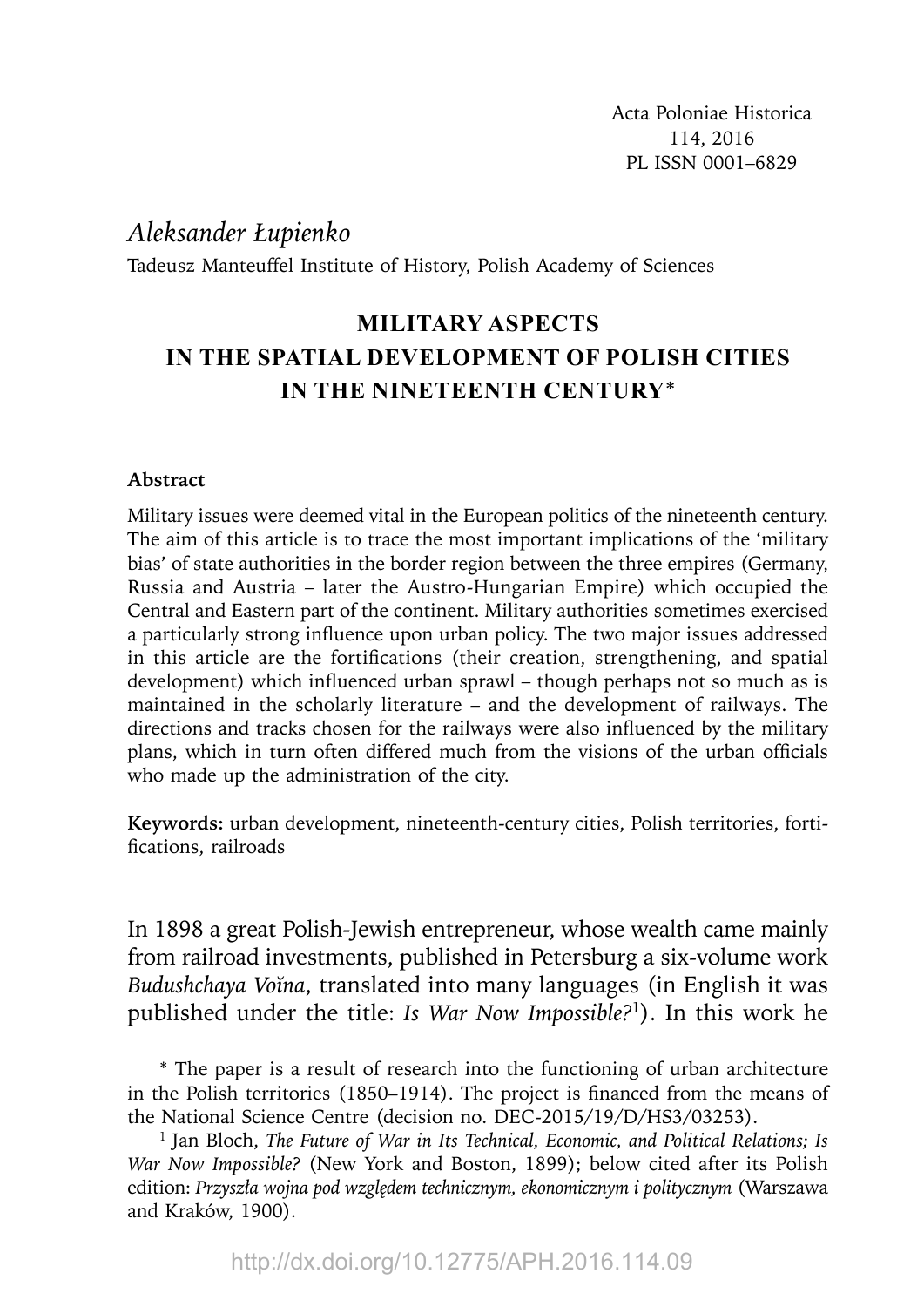claimed that the military techniques had developed so much that any future war would be too costly in terms of both human lives and money to be seriously considered as a means of solving political problems. This book influenced the nascent pacifist movement and attracted the attention of activists such as baroness Bertha von Suttner. That same year Tsar Nicholas II of Russia issued an appeal for downscaling the size of armaments in Europe, though there were rumours that the young tsar backed the pacifist movement because of the military weakness of his empire at that time.<sup>2</sup> Indeed, Russia and other European countries had conducted an incessant arms race in the nineteenth century, which consumed a huge portion of their respective budgets and in fact proved the inefficiency of some of them. This race involved not only the quality and size of the field armies, but also the length of the lines of fortresses, the number and width of bastions around the cities, and the shape of the railroad network. This in turn shaped the quality of life of people in these countries, in particular the populations of the largest cities.

In this article I focus on the military aspects of the spatial development of the most important cities in the partitioned Polish territories during the nineteenth century, or more precisely between 1815 and 1914. It can be easily noticed that the first date pertains to the Vienna Congress, which changed the entire map of the Polish territories, and the second date marks the beginning of the First World War. Polish territories include the central-western, ethnically Polish, part of the dismantled early modern Polish-Lithuanian Commonwealth. This territory stretched from the borders of Brandenburg-Prussia in the West (areas known in Polish as *Wielkopolska*, or Greater Poland), to the eastern ethnic Polish limits (that is, to the eastern borders of the Polish Kingdom, which was a state created by the Vienna Congress), and includes the southern area of Galicia (a name invented by the Austrians), which was comprised of mainly Polish-speaking cities located in predominantly Ruthenian lands in its eastern parts. I refer to the larger cities located within these confines, stretching from Vilnius (Wilno in Polish) to Kalisz, from L'viv (Lwów, Lemberg) and Stanisławów (Ivano-Frankivsk) to Thorn (Toruń), and from Posen (Poznań) to Kholm (Chełm). My analysis includes the five largest

<sup>2</sup> Cf. Barbara W. Tuchman, *The Proud Tower. A Portrait of the World Before the War 1890–1914* (New York, 2014), 253–322.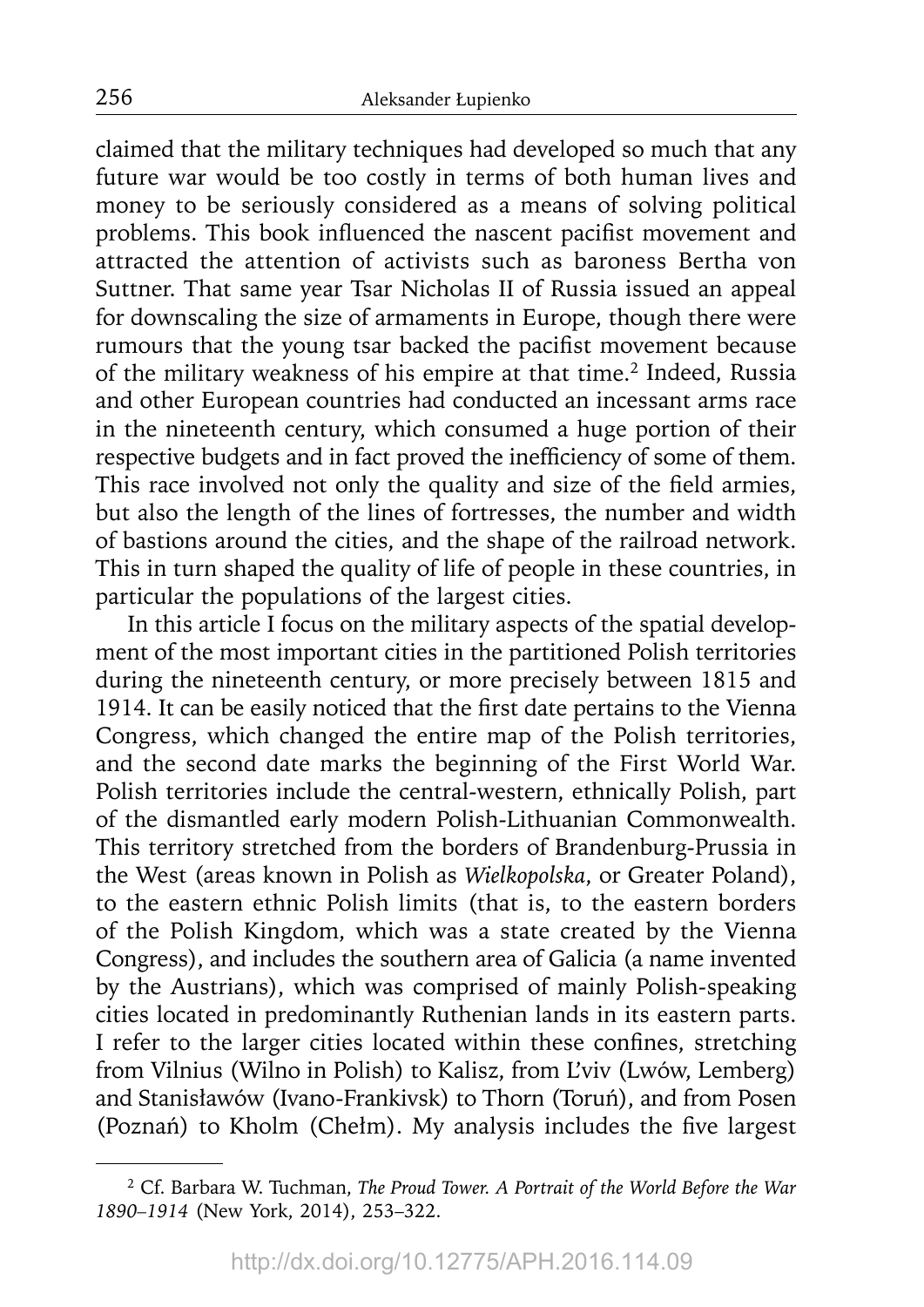cities which had a Polish-speaking majority during at least some point in this period: Warsaw (Warszawa), Lodz (Łódź), Cracow (Kraków), L'viv and Posen (Poznań). There is a large body of literature, both in Poland and abroad, about urban growth in the nineteenth century, and spatial development in particular. However, there are no comprehensive comparative studies involving cities in the Polish territories.

In this article it is argued that although this spatial development was based on many new factors in nineteenth-century Europe, the growth of the above-mentioned cities was influenced heavily by military factors, some of which were direct (e.g., the building of fortifications), and some of which were indirect (e.g., investments influenced by military purposes, like railway lines and stations). At the same time it is important to bear in mind the specific situation in which these cities found themselves, i.e., their political fate after the three successive partitions of the Polish state, which took place between 1772–95. The article does not address the detailed social and economic factors behind this growth, as these issues are already well described in the literature.<sup>3</sup> Instead, it focuses on the final results, i.e. the spatial aspect of this process. I begin with some general remarks about different types of urban growth.

## I SPATIAL DEVELOPMENT 'TYPES'

The growth of larger cities usually involved changes in the location of the city centre, i.e. the urban core, be it only a small shift from the previous centre, or a larger reallocation. Such spatial development could be planned by architects (the creation of new districts such as, for example, Munich's Ludwigstrasse, Berlin's Dorotheenstadt and Friedrichstadt, and Warsaw's southern Łazienkowska district after 1768), or it could take place in a more piecemeal fashion. Whereas smaller towns could expand without changes in the location of their cores, the growth and development of larger cities like Warsaw, Lodz, L'viv and Posen included the above-mentioned shifts. Many factors influenced this process: the urban fortifications (especially if a city

<sup>&</sup>lt;sup>3</sup> I can point to the well-known works on urban social history in Poland, written by or under the guidance of, Witold Kula and Janina Leskiewiczowa, and to the works of Ryszard Kołodziejczyk on economic urban growth.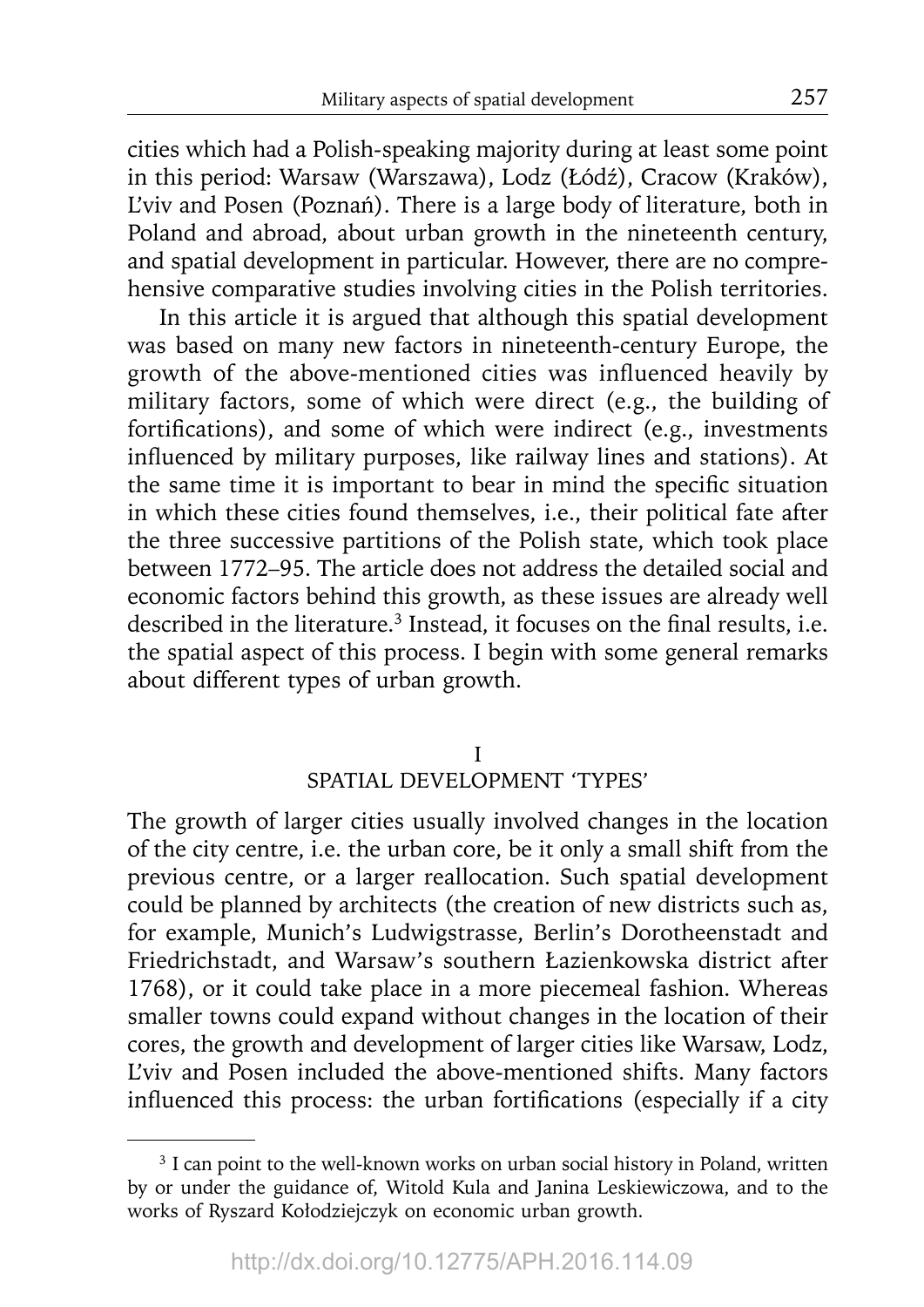was fortified during the nineteenth century), the topography of the urban area (the presence of hills and/or rivers), the location of certain urban structures which attracted traffic and attention (public edifices, railroad stations), or the pace of demographic growth itself. All of these factors will be discussed below.

The greatest change took place in Warsaw, which became the capital of the renewed Polish Kingdom in the first half of the century, and which – in the second half of the century (its political status having been changed) – became an industrial and communications hub. Because of the construction of the Citadel (from 1832 through to the middle of the century) just to the north of the former medieval urban core known as the Old City, and because of the laying down of its *glacis* (slopes or inclines created for military fortification processes), the northern direction of urban growth in Warsaw was closed for the rest of the century.<sup>4</sup> Its natural growth to the south was therefore strengthened, along the former 'Royal Route' along the Vistula river leading south, through the Łazienkowska district, in the direction of Cracow. Finally, the building of the main railway station at some distance from the centre (to the south-west) attracted growth in that direction after 1845. These facts explain why streets near the station (most notably Marszałkowska street) became important commercial arteries at the turn of the nineteenth century, while cultural centres, such as the Theatre square near the Old City, found themselves almost on the periphery, although the Theatre square was still described in city guides as 'nearly central'.5

A smaller shift of the urban core took place in Posen. The works to demolish the old city walls started at the end of the eighteenth century and a famous Berlin architect, David Gilly, outlined a plan to extend the city to the west (toward the former town of Kundorf). The central square with a cross alley (similar to Berlin's Unter den Linden) was marked out on a hill called Musza Góra, with a set of new straight

<sup>4</sup> The barrier of the Citadel was strengthened by the existence of military camps and exercise fields in Powązki and Bielany. About these fields: Piotr Oleńczak and Teodor Tuszko, *Twierdza Warszawa. Przewodnik historyczny* (Warszawa, 2013),  $21 - 2$ .

<sup>5</sup>*Przewodnik po Warszawie na rok 1910* (Warszawa, [1909]), 43. For more on the spatial development of the city, see Maria Nietyksza and Witold Pruss, 'Zmiany w układzie przestrzennym Warszawy', in Irena Pietrzak-Pawłowska (ed.), *Wielkomiejski rozwój Warszawy do 1918 r.* (Warszawa, 1973), 21–7.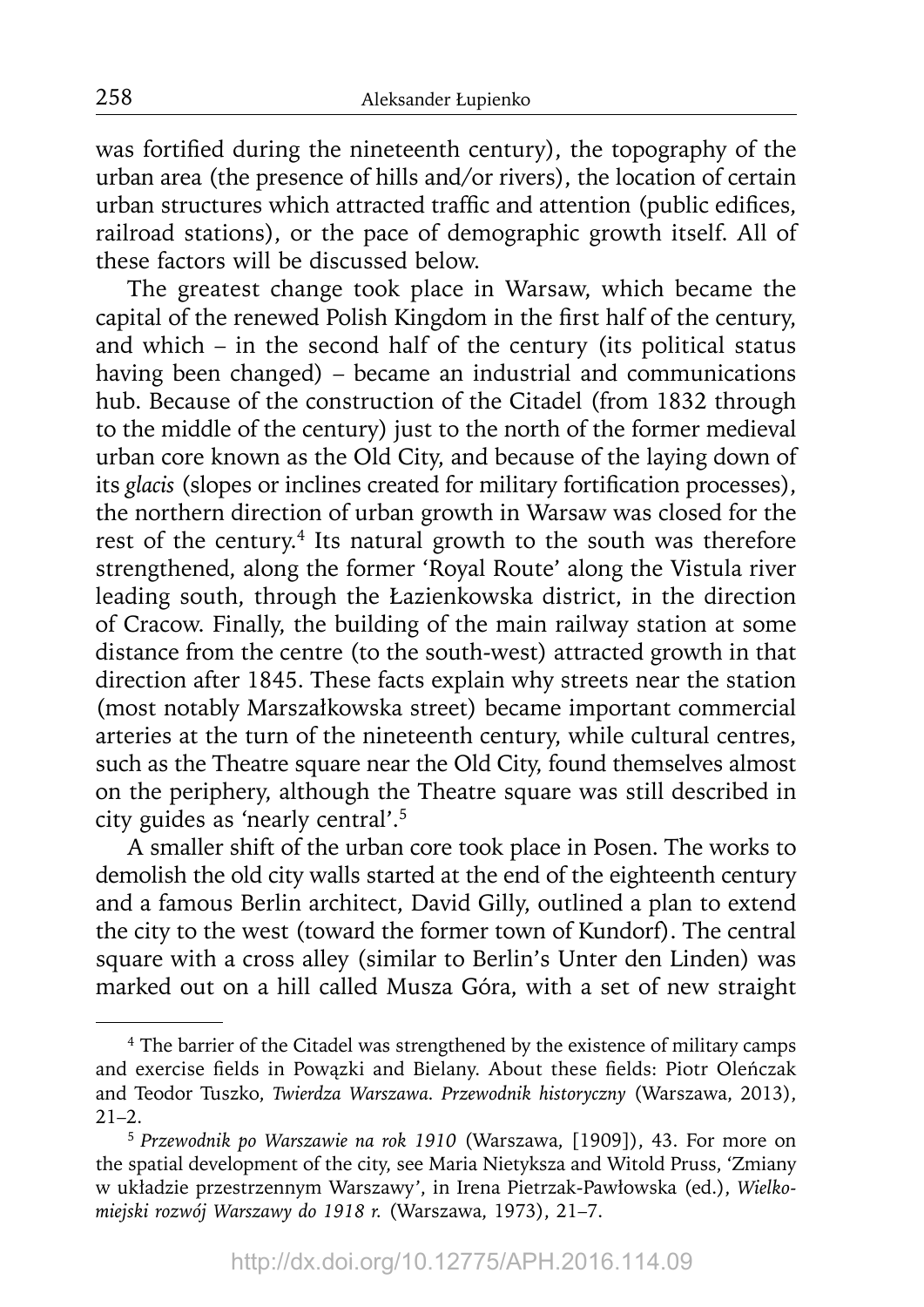streets around it.<sup>6</sup> Posen and Kundorf merged together only slowly, as the remnants of the old city walls survived well into the second half of the nineteenth century. An important axial route leading from the Old City Square to Wilhelmsplatz (the central square of the new district) was laid down only in 1838.<sup>7</sup> The construction of a new, modern fortress in the city created a barrier to growth of the adjacent districts around the enlarged centre. A citadel in Winiary (built after 1828) placed a halt to development in that direction. The eastern districts (the former towns Chwaliszewo, Ostrów, and Śródka) beyond the Warta river served as the 'backroom' for a set of new bastions, and no new permanent buildings were allowed there until 1890; thus that area developed into a district for poorer people.8 The western area, including Jeżyce, south-western Łazarz and southern Wilda, was able to develop into elegant residential areas (but not only – Wilda also had important industrial functions) at the beginning of the twentieth century (1902), when the Posen fortress was finally scheduled for demolition and the *glacis* area set free. New investments began a few years before this date.<sup>9</sup>

The case of L'viv is interesting because it is the only city discussed herein that saw undisrupted, 'normative' development. With very few fortifications and an independent city council, it could work out its own policy of development. In this case a topographical factor was in force; the city was located in a small valley bordered by hills. It thus expanded along the main transit routes, taking on the shape of a star. The flattened slopes to the south-west must have seemed the most appropriate for building, and influenced urban expansion in that direction.10 The area around the former Jesuit gardens in the Krakowskie Przedmieście district, along with new streets laid down in the vicinity, became the new focal point attracting traffic and, later on, such important edifices as the Galician Parliament. The city centre moved to the west and south-west, which was also the result

<sup>&</sup>lt;sup>6</sup> Zofia Ostrowska-Kębłowska, Architektura i budownictwo w Poznaniu w latach *1780–1880* (Poznań, 2009), 117–25.

<sup>7</sup>*Ibidem*, 275; Maria Trzeciakowska, Lech Trzeciakowski, *W dziewiętnastowiecznym Poznaniu. Życie codzienne miasta 1815–1914* (Poznań, 1982), 20.

<sup>8</sup> Ostrowska-Kębłowska, *Architektura i budownictwo*, 274.

<sup>9</sup> Jan Skuratowicz, *Architektura Poznania 1890–1918* (Poznań, 1991), 86–112.

<sup>10</sup> Marcin Sepiał, 'Rozwój miasta Lwowa w XIX wieku', in Jacek Purchla (ed.), *Architektura Lwowa w XIX wieku* (Kraków, 1997), 18.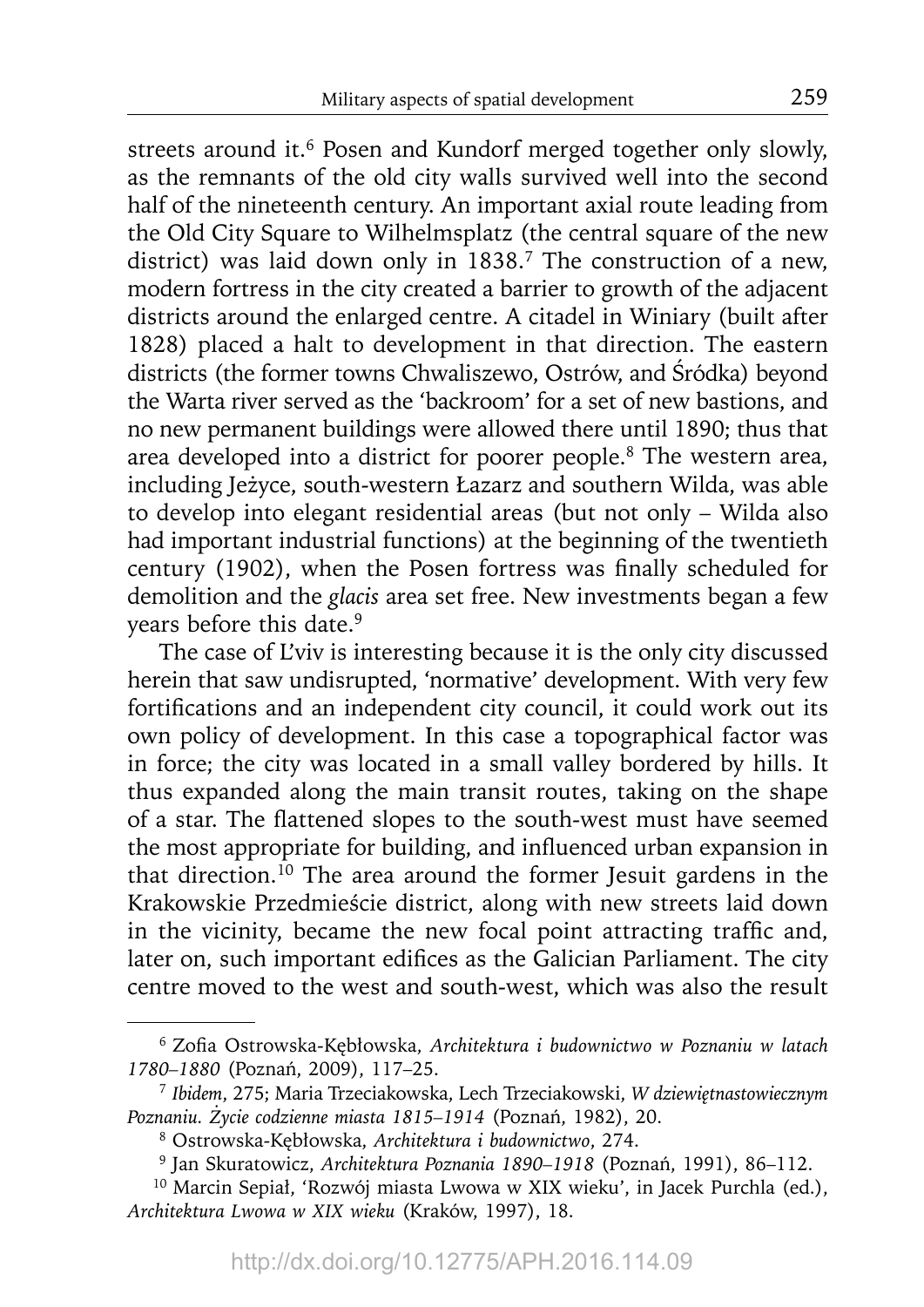of the location of the railway station, the new Technical University (to the west), and the new public space of Wały Hetmańskie (including the former Karl-Ludwig-Strasse), which led along the western border of the Old Town to the south-west. Other districts were less fortunate. The Żółkiewskie Przedmieście district, a former Ruthenian city, was small, with the main obstacle to growth being the Castle Hill, with its remains of a medieval stronghold. New tenements were built around the hill. The Łyczakowskie Przedmieście district was large, but reserved for additional space-consuming functions. Hospitals were located there, along with the huge Łyczakowski cemetery and some parks. More green areas stretched throughout the Halickie Przedmieście district. Besides the university complex and elegant alleys, one cannot overlook the large Stryjski park, which included the area that hosted the 1894 State Exhibition.

Lodz's central space was subject to constant shifting throughout the nineteenth century, because the city developed only incrementally after about 1820 as a new manufacturing town (later as an industrial city). The new town square was located just to the south of the medieval square (which served the spinners and weavers who worked in separate family homes), but the development of manufacturing factories located near the river and far from the square to the south made the main north-south artery (Piotrkowska street) a focal point for traffic. It was only later that this tendency began to be clearly visible, notably after the building of the first factories with steamdriven production (e.g. those of Ludwig Geyer to the south and Karl Scheibler to the south-east) and the railway station near the middle part of Piotrkowska street.<sup>11</sup> For these reasons Piotrkowska street played a role similar to that of Marszałkowska street in Warsaw.12

Cracow was an exception, because the central core of the city remained more or less in the same place. New districts developed in the nineteenth century around the medieval Old City. In this regard we can point to the large area of Wesoła, which was extensively built-up and 'reserved' for hospital and charity complexes (most

 $11$  For more on the development of Lodz in its first stage (up to about 1870), see Krzysztof Stefański, *Jak zbudowano przemysłową Łódź. Architektura i urbanistyka miasta w latach 1821–1914* (Łódź, 2001), first 3 chapters.

<sup>12</sup> Anna Rynkowska, *Ulica Piotrkowska* (Łódź, 1970), 104; Kazimierz Badziak, 'Geneza i rozwój łódzkiego węzła komunikacyjnego (do 1914 r.)', *Rocznik Łódzki*, xxi (1976), 152.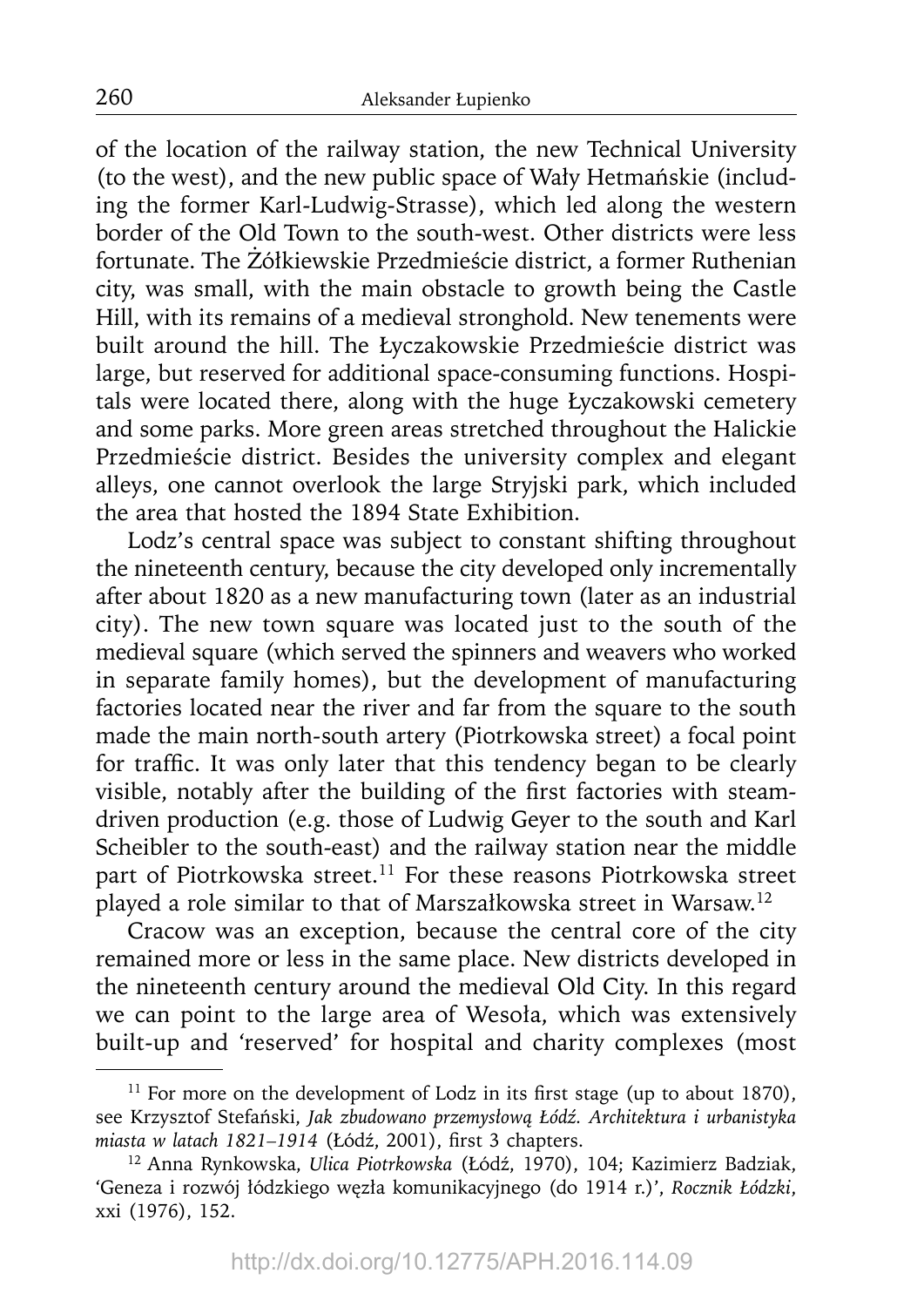notably the Aleksander Lubomirski Foundation for boys), with some green areas (like the Botanical Garden created at the end of the eighteenth century) and the Rakowicki cemetery.<sup>13</sup> One can notice some similarities between this eastern district and L'viv's eastern district of Łyczakowskie Przedmieście. The future growth of Cracow was destined to follow in this direction, though there was no sign of this before 1914. Piasek, to the west, developed as a mainly residential district with some monumental edifices, such as schools.<sup>14</sup> Nowy Świat was also a residential area with ample green areas just outside the fortifications (later the railroad line) – for example the H. Jordan park and the garden suburb Salwator. Even the southern Stradom district, stretching down to the east from Wawel (which served as a military fortress) and bordered by Jewish Kazimierz, gained meaning when an old branch of the Vistula river was filled up, giving way to a broad Parisian-style artery (named Józef Dietl avenue, after the city president who took up the task). The Old City was too large to lose its function as a city core. If one had to choose a new central area that developed before 1914, one could point to the Kleparz district, which included the main railway station (built in the 1840s), a new and huge theatre built near it in the 1890s<sup>15</sup>, and a new, elegant and monumental square named after the painter Jan Matejko. The railway station was located very near the Planty, a park area that stretches around the entire Old City. No other larger district was created around the centre that could serve as a new commercial (or any other) centre.

# II

# FORTIFICATIONS

At this point I turn my attention to the earlier past. City walls in the Middle Ages had a symbolic character; they not only defended cities from outside attacks but also marked the exact limits of urban law, which was especially the case for cities north of the Alps.<sup>16</sup> The art of designing and extending cities in the past was often identical to

<sup>13</sup> Jacek Purchla, *Jak powstał nowoczesny Kraków* (Kraków, 1990), 25–6, 55.

<sup>14</sup> Cf. *ibidem*, 37.

<sup>15</sup>*Ibidem*, 50.

<sup>16</sup> Dieter-J. Mehlhorn, *Stadtbaugeschichte Deutschlands* (Berlin, 2012), 80; Wolfgang Braunfels, *Urban Design in Western Europe. Regime and Architecture 900–1900* (Chicago and London, 1990), 44.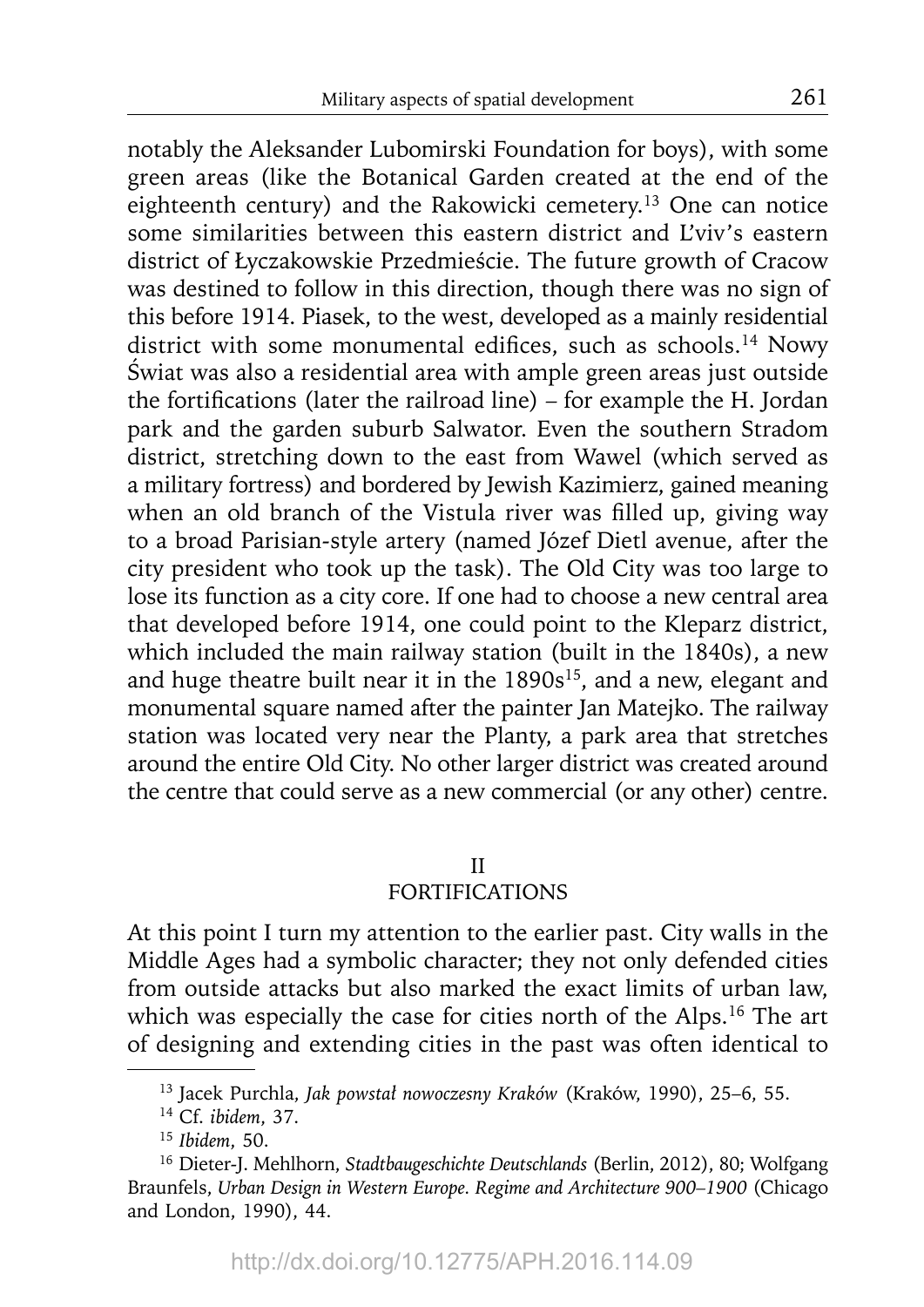designing fortified centres.<sup>17</sup> A good example here are the early modern ideal cities.18 These cities, as other small centres, were designed in order to obtain the shortest possible circumference line. The largest medieval cities could afford to later build subsequent circles of walls around their borders many times, a good example being Paris.<sup>19</sup> With the invention of gunpowder and the cannon, a more elaborate and space-consuming type of bastion fortification was invented, which additionally constrained the shape and size of innerwall urban areas. Cities built their walls separately at their own cost (these walls were also symbols of urban independence, as political organisms). In the seventeenth and eighteenth centuries, there were roughly 1,000 walled towns in the German territories alone.<sup>20</sup>

As bastion fortifications became more costly, not only to build but also to maintain, in the end it was the powerful state that had to act as investor. At the same time an opposite trend – to demolish city walls – became apparent in the seventeenth century, at the time when coherent nation-states were emerging. In this way the costs of maintaining fortresses inside the country could be avoided, as is illustrated in the case of France.<sup>21</sup> The first spectacular defortification processes there began in the 1620s and 1630s as the result of the war against the Huguenots, who were forced by the army of Richelieu to pull down the walls of their strongholds (most famously La Rochelle, conquered in  $1629$ ).<sup>22</sup> The new wave of defortifications in the centre of the state was accompanied by the raising or reinforcing of fortresses along the borders (especially the more threatened ones). Marquis de Vauban's famous system of fortresses had the advantage that it allowed for the dismantling of many less important strongholds along the border.<sup>23</sup> This trend was followed – as were many other

<sup>23</sup>*Ibidem*, 48.

 $17$  Cf. the case of Polish urban planners in the fifteenth through eighteenth centuries in Teresa Zarębska, *Początki polskiego piśmiennictwa urbanistycznego* (Warszawa, 1975).

<sup>18</sup> Cf. Braunfels, *Urban Design*, 148 ff.

<sup>19</sup>*Ibidem*, 308.

<sup>&</sup>lt;sup>20</sup> Yair Mintzker, *The Defortification of the German City*, 1689-1866 (Cambridge *et al.*, 2012), 27.

<sup>21</sup> Cf. Michael Wolfe, *Walled Towns and the Shaping of France. From the Medieval to the Early Modern Era* (New York, 2009), 147 ff.

<sup>&</sup>lt;sup>22</sup> Mintzker, *The Defortification*, 45.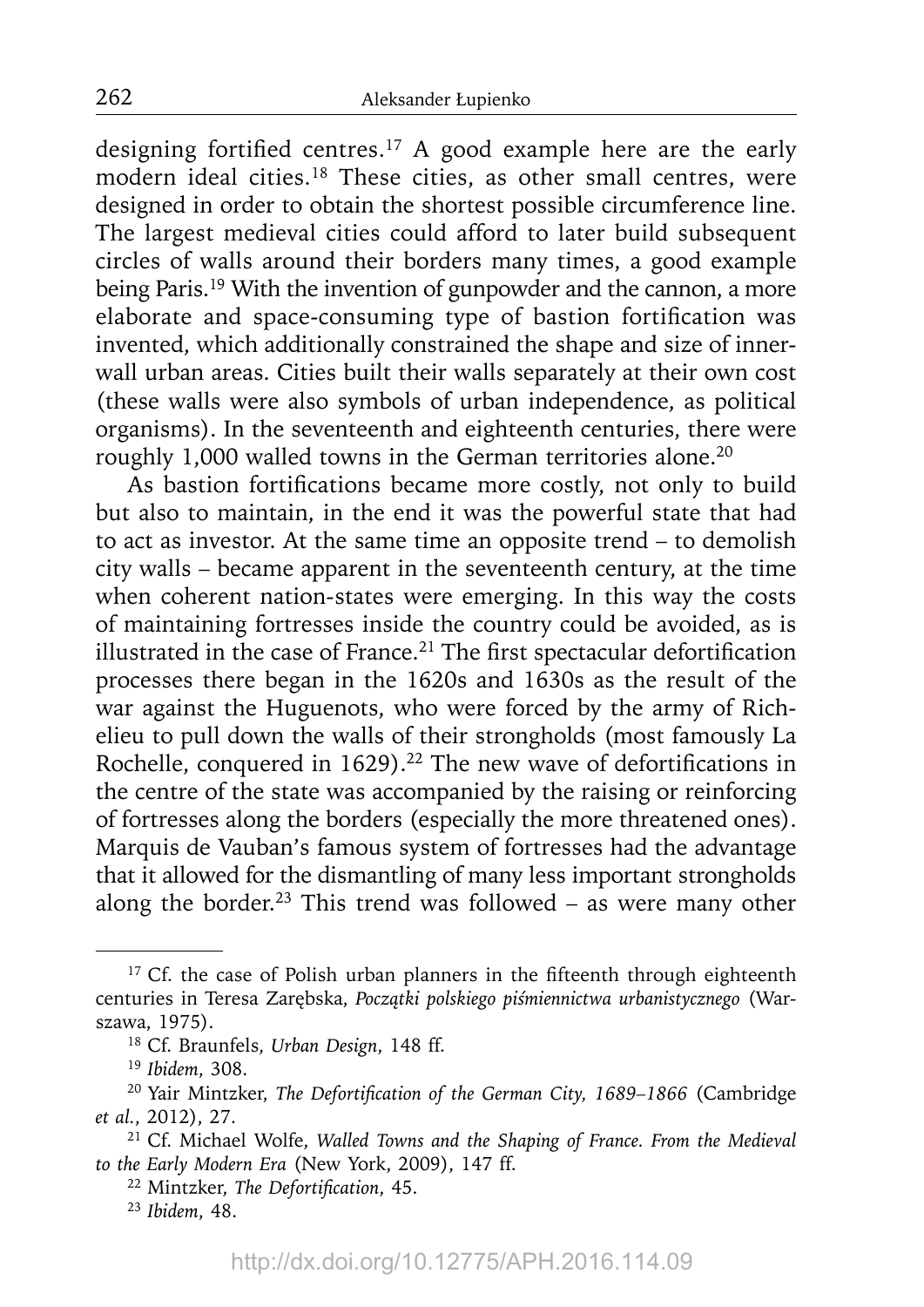French 'inventions' – by the German princely leaders in the eighteenth century. Absolutist monarchs defortified some larger cities in order to gain space on which to build. The first example of such defortification was Paris in the 1670s, followed by some German cities at the beginning of the eighteenth century (Leipzig, Kaiserslautern, Freiburg im Breisgau), and then Bordeaux in France, Brussels, Graz, and later Hanover, Kassel and Elbing in the German states in the second half of the century. Only after 1791 was Munich defortified by the Bavarian king, Karl Theodor. Prussia, as one of the militarily stronger states of Europe, could afford a French-like policy regarding the walls of its capital. Berlin's defortification took place in the 1730s.<sup>24</sup> Walls became an issue not just for the city to handle, but also for the state, although ownership of the freed-up areas was more often handed over to the municipality. By the same token, new green area complexes came into existence at the edges of cities. A French idea from the seventeenth century was the creation of tree-lined boulevards (the word stemmed from the military vocabulary).25

This wave of selective defortifications reached the Polish territories in the last quarter of the eighteenth century. L'viv's early modern walls were pulled down by Austrian authorities after 1777, the Prussians began demolishing Posen's walls in the 1790s, and Cracow followed suit a bit later, at the turn of the century. This task was not easy and such decisions were usually the subject of heated discussion and opposition. Projects sometimes took entire decades to be completed (as was the case in Posen). The process did not depend on the size of the city; on the contrary, larger cities tended to retain their walls for economic or sanitary reasons (control over its citizens, collecting tolls, closing the urban area during epidemics). Large cities raised and maintained sanitary trenches (around the entire urban area and independent of the old walls). This was the case with Berlin, Munich and Vienna (the so-called *Linienwall*). The Berlin trench was built in the 1780s and maintained for economic reasons well into the next century.<sup>26</sup> Warsaw followed suit; a trench was built, based on the initiative

<sup>24</sup>*Ibidem*, 71.

<sup>&</sup>lt;sup>25</sup> For more on the development of green areas around cities, see: Mehlhorn, *Stadtbaugeschichte*, 223–4; Spiro Kostof, *The City Assembled. The Elements of Urban Form Through History* (Boston, New York, and London, 1999), 32–4.

<sup>&</sup>lt;sup>26</sup> Mintzker, *The Defortification*, 77-8, 214-15.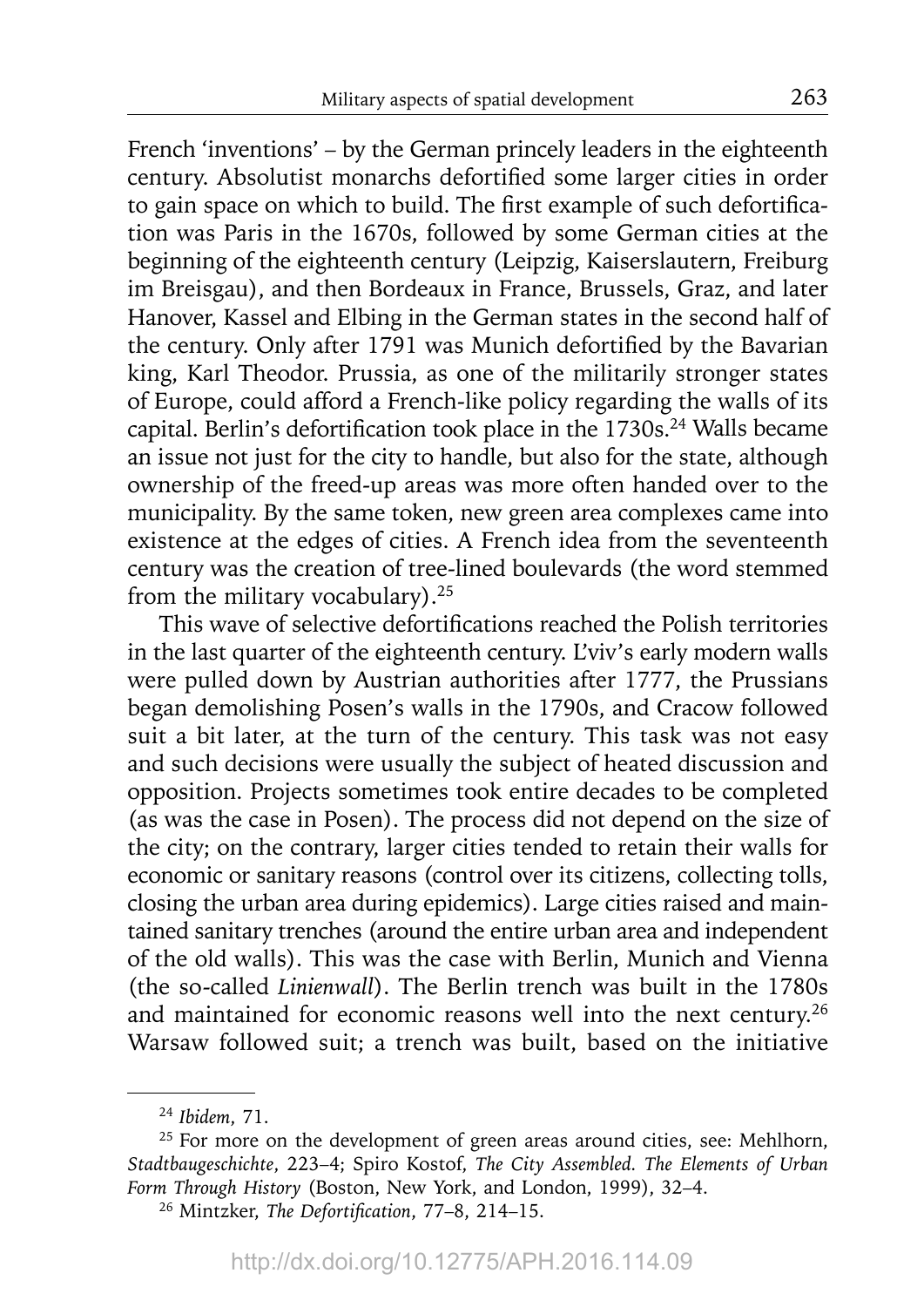of Marshall Lubomirski, in the 1770s. The area inside the trench was very broad and anticipated the future growth of Warsaw. Its edges constituted the limits of the city until its removal a hundred years later, in 1875, making it possible to extend the existing streets outside these limits (especially in the case of urban extensions, which however were rare).<sup>27</sup> Similarly, in Cracow an earthwork trench was created at a certain distance from the demolished medieval walls at the turn of the eighteenth century.28 It had originally a more military function; the insurgents of the national Kościuszko Uprising of 1794 planned to build proper fortifications from the north. All these trenches were equipped with tollgates, many of which have survived until this day.

Let us now return to the issue of military fortifications. An important turning point in this regard came in the Napoleonic era, especially as a result of the peace treaty of Lunéville (1801), when a large number of cities had to be defortified. Whereas before 1789 only about a fifth of the German cities had begun defortification, by 1815 the majority had done so. The result was the 'opening' of Germany from the west (Rhine river), which was all the more rational given that Napoleon attacked Central Europe from the south, from Italy, without crossing the Rhine. After the Prussian defeat at Jena (1806) Silesia was also 'opened' (Breslau was defortified, though Glogau was not<sup>29</sup>). During this period, walls were demolished based not only on the command of the victorious French, but also on the basis of decisions made by the cities themselves, because the walls were no longer uniformly viewed as providing security, but were viewed increasingly as a threat, i.e. they posed the risk of a ruinous siege. The main proponents of this approach were the ruling elites of Frankfurt am Main and Hamburg. Such decisions had major consequences. They meant huge costs, ownership problems (walls were often inhabited) and other difficulties, and the projects lasted for years. The results of such actions were also of major significance: they opened up new plots of land, which could be turned into green areas and into new built-up parts of the city, which provided new income to their owners.<sup>30</sup>

<sup>27</sup> Nietyksza and Pruss, 'Zmiany', 21, 32.

<sup>28</sup> Janusz Bogdanowski, *Warownie i zieleń twierdzy Kraków* (Kraków, 1979), 77–81.

<sup>&</sup>lt;sup>29</sup> The fortress hosted French garrison which served as a warranty for the payment of contribution by the Prussian state, Wiesław Maciuszczak, *Twierdza Głogów. Garnizon i ludzie 1630–2009* (Głogów, 2009), 53.

<sup>&</sup>lt;sup>30</sup> Mintzker, *The Defortification*, 86, 135, 145, 160, 168.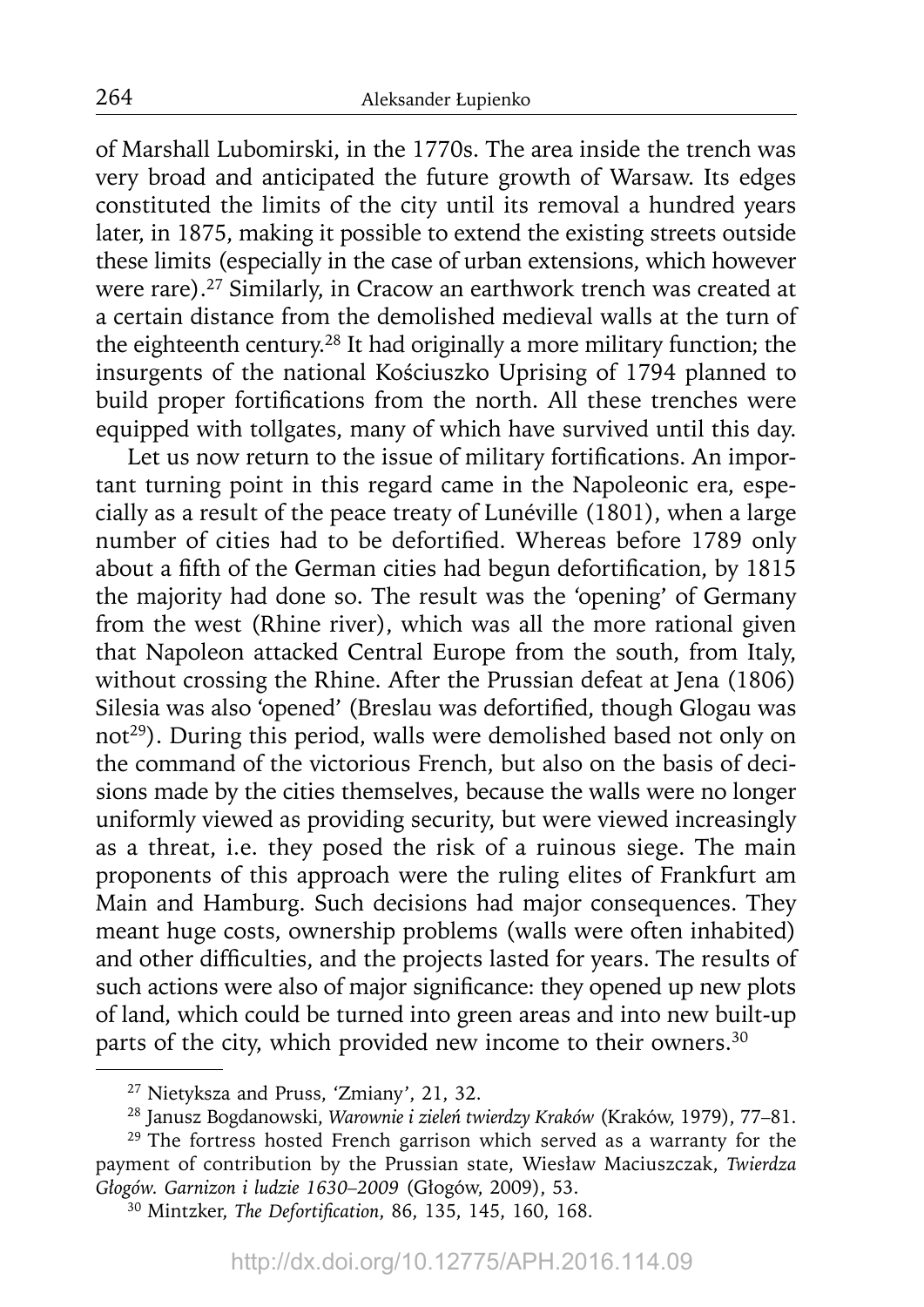There were various, contradictory approaches to the issue of defortifying cities after 1815. Military theorists and state authorities did not abandon the idea of fortresses; all the more so because many of them had surrendered to Napoleon without a fight and often completely efficient bastions had to be pulled down. Thus, a chaotic policy persisted throughout this period – some fortresses were demolished and some were reinforced.31 One of the most important principles at this time was to strengthen borders and weaken the defensive strongholds of the inner regions. In the last decades of the nineteenth century this was especially important along the border between France and Germany. While some fortresses between the former independent German states were pulled down (Torgau,<sup>32</sup> Nuremberg, Augsburg, and Magdeburg), fortresses in other regions remained (e.g., Metz in the newly conquered German Alsace). Most vulnerable were still the areas in the borders between states, but inasmuch as alliances in Europe were stabilized in the second half of the nineteenth century, some borders became more significant than others. Here one can point to the French policy of building defence regions against the newly united Germany (for example, the Ile-de-France<sup>33</sup>) before and after the Franco-Prussian war of 1870–1. Those cities which became fortresses (or which were already fortresses from Vauban's time and were subject to reinforcement, like Besançon, Belfort, Neuf-Brisach and Bitche) had limited chances to develop spatially, although many communities asked for permission to dismantle their forts, especially after Lyon's hill La Croix-Rousse was declassified as a fortress in 1887.34 This development came about as a result of the fact that France preferred to maintain fortresses and – more generally speaking – relied on defence rather than attack against its 'perennial' enemy,  $35$  which

34 Greenhalgh, *Destruction*, 81.

<sup>31</sup>*Ibidem*, 193, 210.

<sup>&</sup>lt;sup>32</sup> In 1889; it enabled the city to develop spatially more freely, cf. Leszek C. Belzyt, *Torgau. Miasto i twierdza 1809–1914* (Zielona Góra, 2007), 26–7.

<sup>&</sup>lt;sup>33</sup> Martin Barros and Jean-Francois Pernot, Les fortifications en Ile-de-France: *1792–1944* (Paris, 2005), 197–207, cited after: Michael Greenhalgh, *Destruction of Cultural Heritage in 19th-Century France: Old Stones Versus Modern Identities* (Leiden, 2015), 79. Cf. also Karol Kleczke and Władysław Wyszyński, *Fortyfi kacja stała*  (Warszawa, 1937), 95–100.

<sup>&</sup>lt;sup>35</sup> The same was true for battlefield tactics before 1870. Cf. Geoffrey Wawro, *Franco-Prussian War: the German Conquest of France in 1870–1871* (Cambridge and New York, 2003), 54.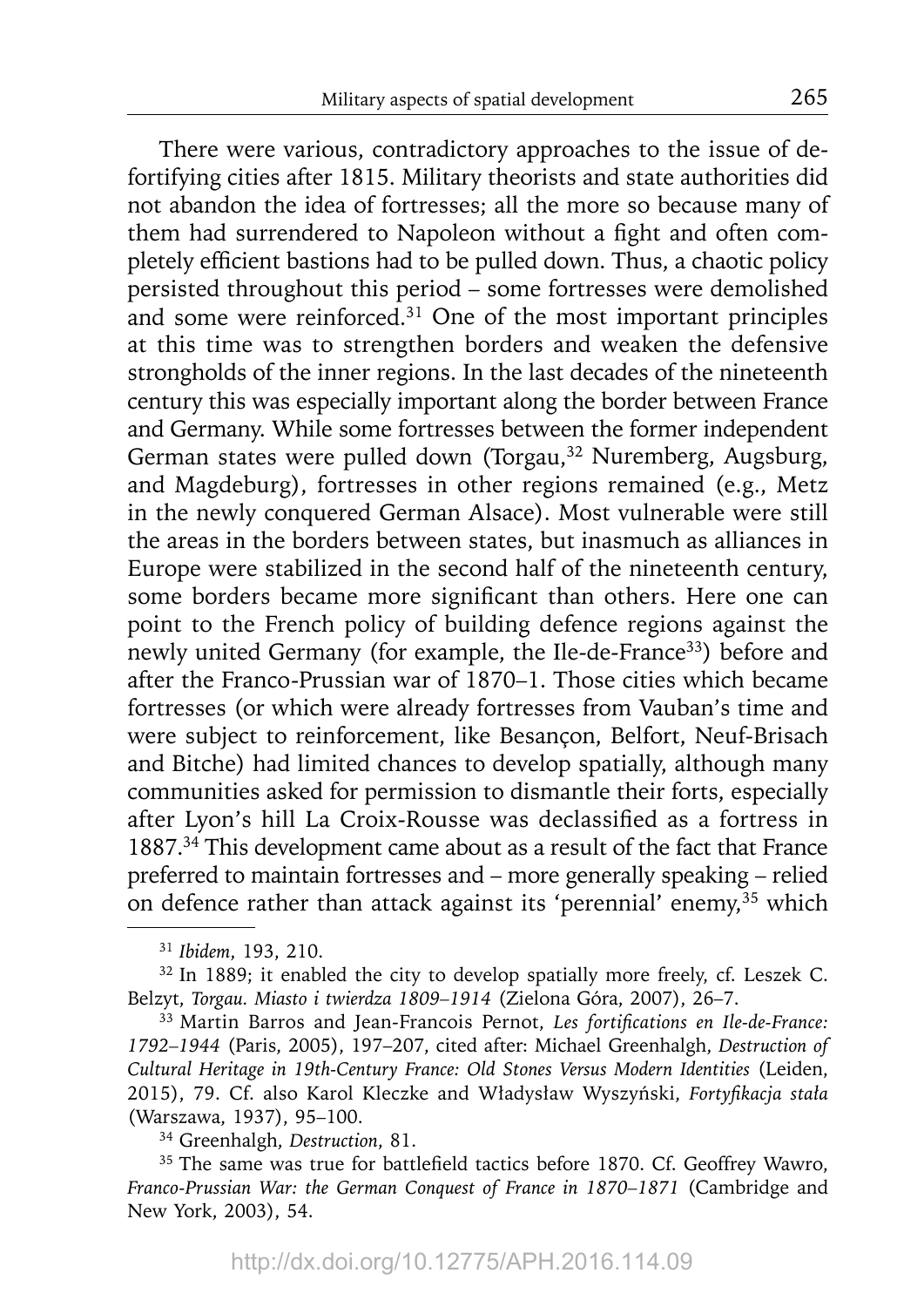of course affected urban spatial development. The army owned many urban areas and did not want to give them up in the face of sometimes strong opposition from local communities.<sup>36</sup>

Another 'sensitive' area was the Russian-German border, a fact which had a significant impact on the Polish territories. These territories, after the partitions, formed border areas of the three neighbouring empires – Prussia (later Germany); Austria (later Austria-Hungary) and Russia. As these provinces were of a border character, and relations between the above-mentioned powers were always complicated (the periods in which these three countries enjoyed close strategic alliances were short, with their hostile attitudes towards Polish patriotic movements being one of very few issues in which they were truly in agreement), Polish territories were considered as a probable future battlefield, especially by the late 1870s. All of this explains why each empire developed its own line of fortresses defending the 'gates' leading to interior regions.<sup>37</sup>

Germany had its line stretching from Graudenz (Grudziądz), Thorn (Toruń) and Posen to Glogau and Neisse (Nysa), and there were also reinforced areas around the Mazurian region. When a trend to reduce the number of fortresses in the region emerged, the most developed remained those in Posen and Thorn.38 Austria had two fortresses defending the routes towards Vienna – at Krakau (Cracow) and Przemyśl – against the Russians, who became Austria's main foe. The fortresses in Galicia were the most important for Austria-Hungary.39 Some small reinforcements were also introduced in Lwów in 1875, and some free standing forts were built there around 1900,<sup>40</sup> as well as in some smaller towns (Jarosław, Radymno, Halicz). Russia, having all the central areas of these territories within its borders, developed a longer line. Initially its fortresses included mainly Zamość, but after 1831 new fortifications were built in Novo-Georgievsk (Modlin),

<sup>36</sup> Greenhalgh, *Destruction*, 80.

<sup>37</sup> Bogdanowski, *Warownie*, 157; Jeremy Black, *War in the Nineteenth Century, 1800–1914* (Cambridge, 2009), 143.

<sup>38</sup> Jerzy Stankiewicz, 'Ze studiów nad fortyfikacjami pruskimi na ziemiach polskich', *Studia i Materiały do Historii Wojskowości*, xii, 1 (1966), 128–9, 143.

<sup>39</sup>*Ibidem*, 161; Bloch, *Przyszła wojna*, ii, 263.

<sup>40</sup> Janusz Bogdanowski, 'Fortyfi kacja austriacka na ziemiach polskich', *Studia i Materiały do Historii Wojskowości*, xii, 1 (1966), 95; Bloch, *Przyszła wojna*, ii, 263.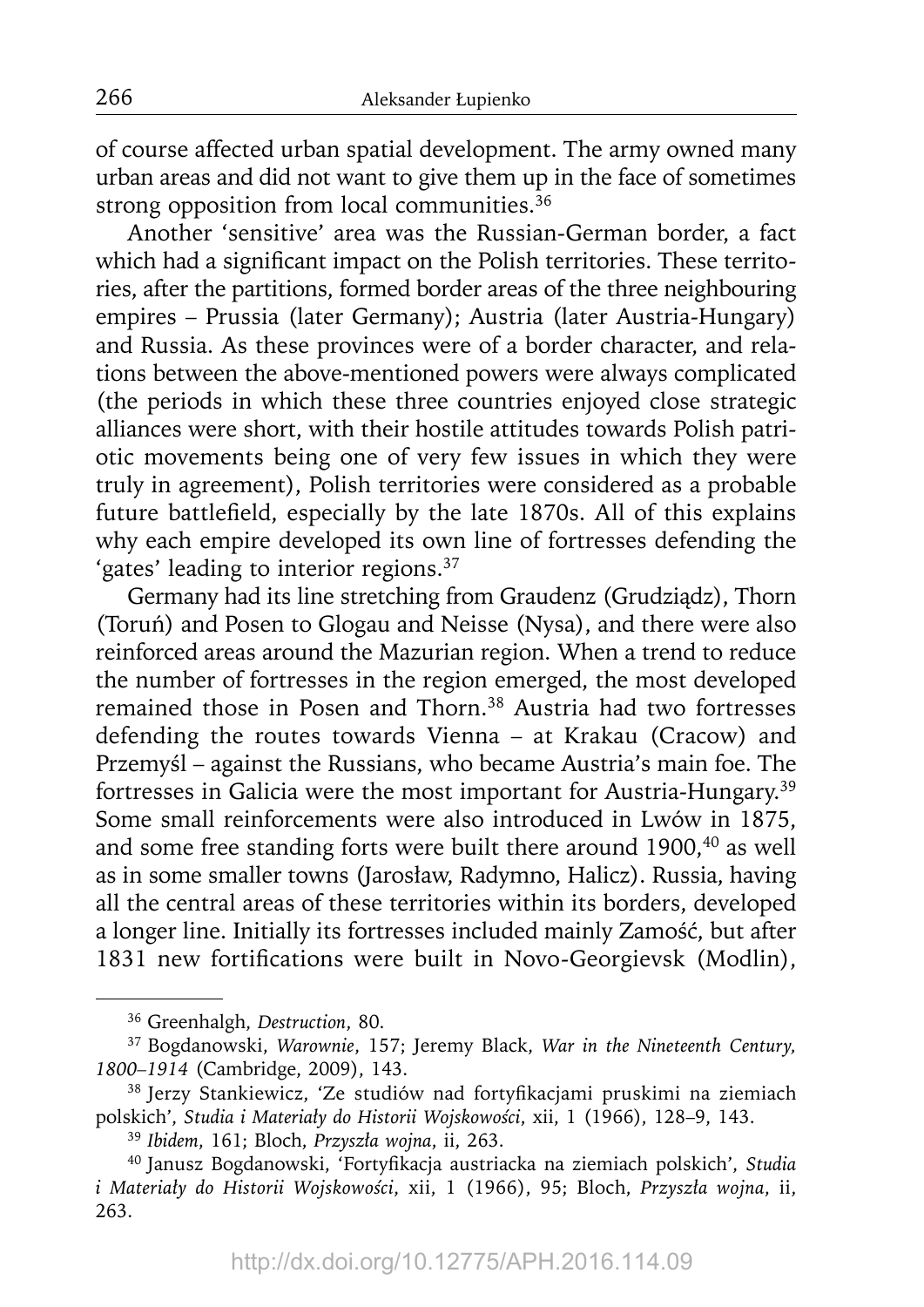Ivangorod (Deblin) and Brest.<sup>41</sup> In the 1880s the line stretched from Kovno and Grodno, Osowiec, through Łomża, Ostrołęka, Pułtusk, Novo-Georgievsk, Warsaw, and Ivangorod to Brest and Lutsk (in the so-called Warsaw War Region).<sup>42</sup> Behind this line were such fortresses as Vilnius and Kiev. The aim of such a strong line of fortresses was to halt the enemy so that the Russian army would have time to gather its troops (the railroad network in Russian territories was very sparse compared to the networks in the German and Austro-Hungarian territories, and the experience of the Crimean War was still in fresh memory). Defending the inner railway lines, which served to amass concentration of the army, also played a role.43 The western part of the Polish Kingdom was left as a battleground (unfortified) because it was deemed highly difficult to defend against the German army.

Thus it can be seen that a whole range of cities and towns were turned into fortresses and a 'defensive' mentality prevailed in Russia,<sup>44</sup> much like in France. Such strenuous efforts to fortify entire regions resulted in – as Jan Bloch predicted – the mounting cost of future wars, their more 'static' character, and the growing military importance of such issues as the economic possibilities of states and abilities and morale of particular armies. His forecasts proved to be correct.<sup>45</sup>

Owing to the above-mentioned geopolitical framework, almost all the cities on which this article focuses were transformed into fortresses. A new polygonal type of fortification (developed by Marc-René, marquis de Montalembert) facilitated the achievement of this task, because its form could follow the outlines of cities more easily than the older type of *bastion* or *tenaille* defensive-work.<sup>46</sup> What's more,

<sup>41</sup> Andrzej Gruszecki, 'Twierdze rosyjskie na ziemiach polskich', *Studia i Materiały do Historii Wojskowości*, xii, 1 (1966), 203.

<sup>42</sup> Lech Królikowski, *Twierdza Warszawa* (Warszawa, 2002), 21; Jan Ciałowicz, 'Fortyfikacje na ziemiach polskich w czasie pierwszej wojny światowej', Studia *i Materiały do Historii Wojskowości, xii, 1 (1966), 237. The form of this fortified line* was designed so as to prevent the possible German-Austrian attack towards Brest in order to seal off the territory of the Polish Kingdom, cf. Oleńczak and Tuszko, *Twierdza*, 42–3.

<sup>43</sup> Adam Dobroński, 'Dyslokacja wojsk rosyjskich w Królestwie Polskim przed I wojną światową', *Studia i Materiały do Historii Wojskowości*, xx (1976), 242; Bloch, *Przyszła wojna*, ii, 50, 83.

<sup>44</sup> Dobroński, 'Dyslokacja', 243.

<sup>45</sup> Bloch, *Przyszła wojna*, ii, 499.

<sup>&</sup>lt;sup>46</sup> Kleczke and Wyszyński, *Fortyfikacja*, 6.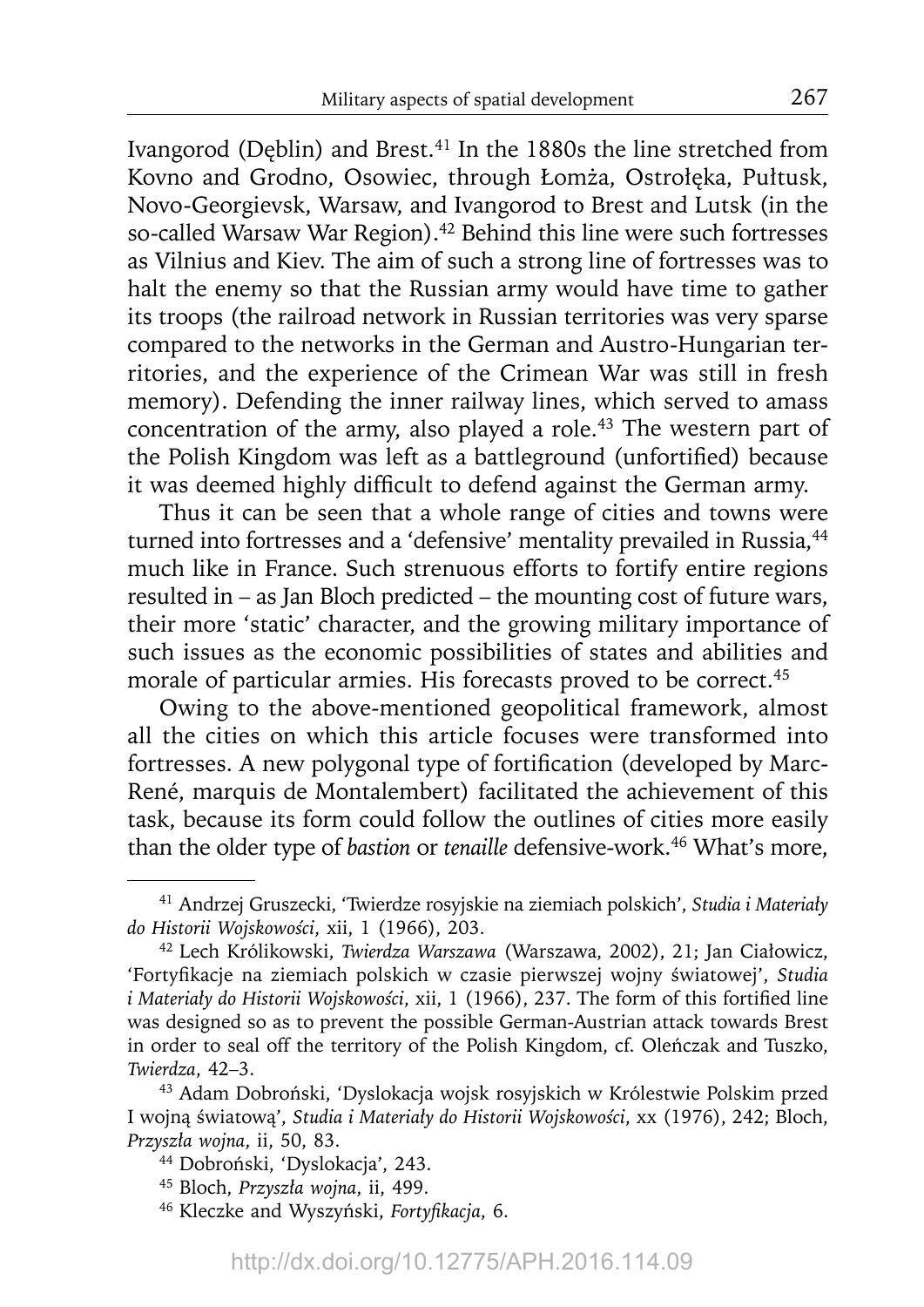cities could act as supply bases for these fortresses. A related aspect of this issue involved transportation and supply. State 'investors' chose well-connected points to locate such bulwarks. Medieval cities always lay on the ancient commercial routes and later, in the nineteenth century, they became the junctions of railroad networks. Moreover, many towns and cities already had some sort of earthworks or ancient walls, which could be reinforced into fortresses at a relatively low cost. Rivers also played a role, because they made a fortress more difficult to conquer; many urban centres were located along a river, or at least close to one. Finally, hills were also used as 'platforms' for the new forts (in Cracow and Posen). All of the above explains why it was so common for authorities to decide in favour of creating fortress-cities.

Cracow was a fine example of that. The Austrians, after they took control of the city in 1846 (formally in 1848), designed a ring of fortifications based on the previous earthworks around it. This was the work of Graf August von Caboga and was executed from 1849 to 1865.47 An important military event which highlighted the need to develop more modern types of fortifications was the siege of Sevastopol during the Crimean War. Such fortifications had to be strengthened by forts, and there was a need for some central forts to be located inside the ring of bulwarks. In the case of Cracow, there were the mounds (an ancient medieval one and a new monument to Kościuszko in form of a mound), two newly built *lunettes*, and the old cathedral hill of Wawel as the central fort. The fortress constrained Cracow's growth to a great degree, because its walls were located at 1–1.6 km from the centre of the city. Warsaw was transformed into a fortress later. It had the above-mentioned citadel at its borders, which served, however, more as a defensive point against possible rebellions in the city than as a stronghold against external threats. Later, from 1847 to 1864, the citadel was strengthened by a set of additional forts, which was overseen by general Eduard Totleben.<sup>48</sup>

The fortress of Posen was a result of the same military policy as in Germany, and the relevant decision was taken already in 1815. The city was an important element in the chain of fortresses between the Vistula and Oder rivers. The stronghold was developed in 1828, based on the initiative of Karl von Grolman, and it was

<sup>47</sup> Bogdanowski, *Warownie*, 83.

<sup>&</sup>lt;sup>48</sup> Lech Królikowski, *Warszawa – dzieje fortyfikacji* (Warszawa, 2011), 171.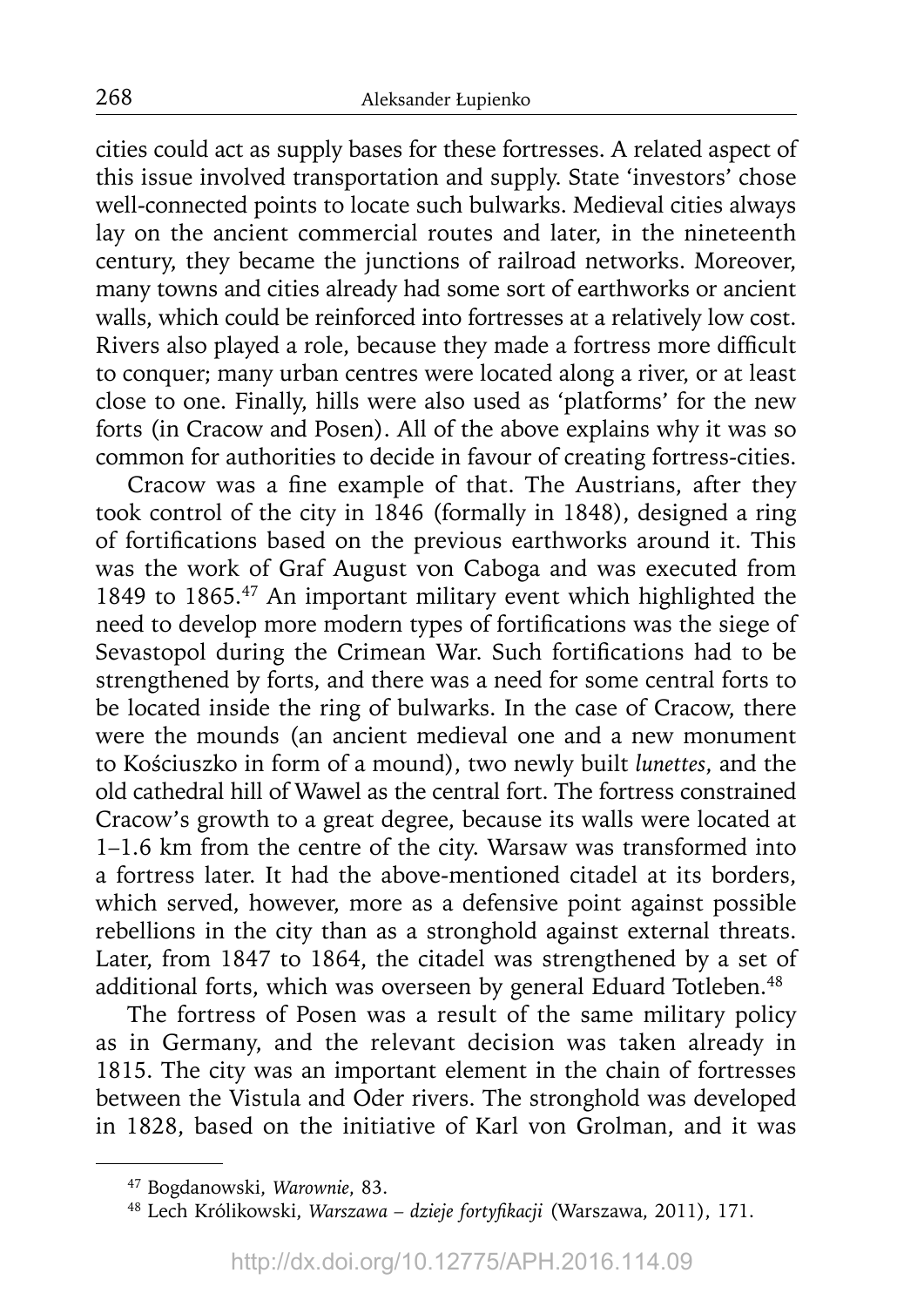an early example of the Neo-Prussian school of fortifications.<sup>49</sup> The large fortress Winiary was built not far to the north. The next stage began in 1839. New fortifications were designed – as in other cases – at a certain distance from the city centre, leaving 947 hectares of urban area inside the ring. More forts in the form of lunettes were erected on the eastern bank, around former medieval towns. This task was completed in 1869.50

The second important moment in the military history of that time was the Franco-Prussian war of 1870–1 (and the sieges of Belfort and Metz), and later the Russian attack on Turkey in 1877–8 (and the unfortunate Russian siege of Plevna in Bulgaria).51 Generally speaking it may be said that the race between the improvement of fortifications and the development of firearms was constantly won by the latter. Ever more powerful and accurate (through the use of rifling) weapons, equipped with high-explosives, could easily drop projectiles over walls from a distance of a few kilometres,<sup>52</sup> which made fortified rings built closely around cities steadily less efficient. New forts had now to be built at a distance of 4–7 km from the centre of, for example, Paris, and the same was true for certain cities in Central Europe. It should thus be no surprise that all of the three fortress-cities considered in this article also had to be upgraded. Central fortifications (the so-called *noyau*) were of little importance now. The main task of defending belonged to the independent external forts, shifted far into the neighbouring areas around the *noyau.*<sup>53</sup>

A so-called 'third ring' of forts was developed, starting in 1878, around Cracow at a distance of 6–6.5 km from the centre. The developer of these new ring fortifications was Daniel Salis Soglio. Each fort had its own crew and was conceived as an independent 'small town'. In the years 1888–1902, in order to strengthen the ring, a new group of forts was built at a distance of 7–8 km from the centre.<sup>54</sup> The main problem here involved building restrictions outside the inner fortifications, an area that stretched at a radius of about 1,140 m from the

<sup>&</sup>lt;sup>49</sup> Stankiewicz, 'Ze studiów nad fortyfikacjami', 128.

<sup>&</sup>lt;sup>50</sup> Bogusław Polak (ed.), *Poznańskie fortyfikacje* (Poznań, 1988), 76, 95, 111.

<sup>51</sup> Black, *War*, 135, Bloch, *Przyszła wojna*, ii, 224 ff.

<sup>52</sup> Greenhalgh, *Destruction*, 79.

<sup>53</sup> Bogdanowski, *Warownie*, 166–70; Polak (ed.), *Poznańskie fortyfi kacje*, 115; Kleczke and Wyszyński, *Fortyfi kacja*, 10–11; Bloch, *Przyszła wojna*, ii, 228 ff.

<sup>54</sup>*Ibidem*, 170 ff.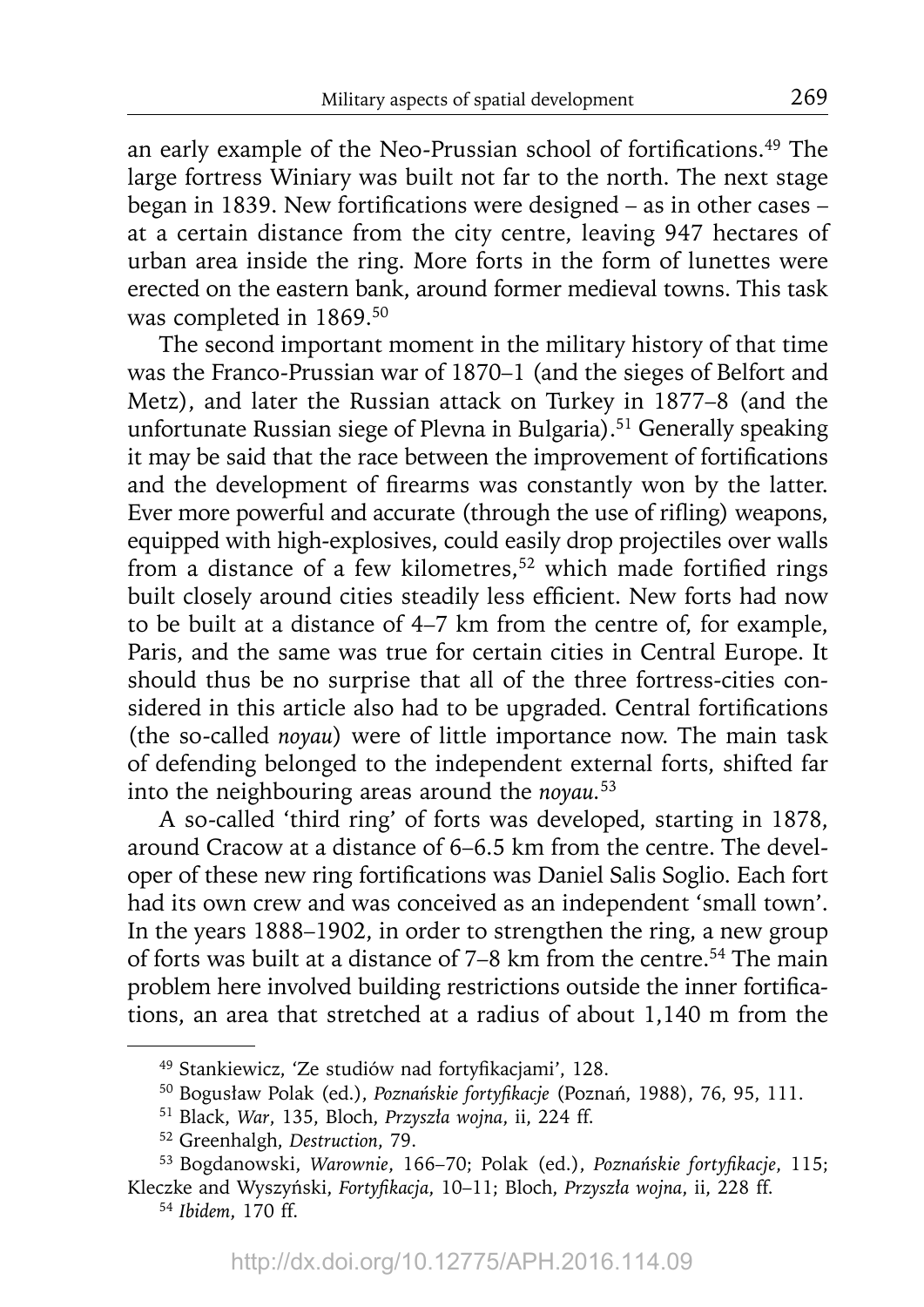belt.<sup>55</sup> The inner fortifications went out of use in the 1880s, and the municipality (under the leadership of an ambitious president, Juliusz Leo) began in 1893 to buy up the plots in the formerly restricted area. The final stage involved the purchase of the plots under the trench around the city in 1912. This action was tied in with the plan to extend the city borders (the so-called 'Greater Cracow' plan), which was passed in 1908<sup>56</sup> and was completed by 1915.

Posen was crucial for Helmut von Moltke's war plans. At the end of the nineteenth century, these plans of attack concentrated on the French border, with the eastern border being intended above all to be part of a defensive war.<sup>57</sup> Hans A. von Biehler's initial plans for a new ring of forts in Posen was drawn up in 1872 (11 forts), then changed to nine forts around the city in 1876. They were located at a distance of  $4-5$  km from the centre.<sup>58</sup> The first stage of work ended in 1883, then it was further developed in 1887–96 (eight new forts) to avoid longer distances between them, thus changing it from a fort-fortress to a ringed one.59 But this was still not enough; over the years the forts were constantly modernized (brick-and-mortar covers were partly replaced by steel and concrete ones), and in 1913 a new ring of forts was planned, at a distance of 6–14 km from the central point.<sup>60</sup> Building restrictions, like those in Cracow, encompassed the area within the radius of 1,275 m from the city borders,  $61$ which explains why the outer districts were so poorly developed. This

<sup>&</sup>lt;sup>55</sup> The first 570 m was a zone with a total building ban, in the outer zone lower buildings could be constructed only after agreeing on paper to demolish them at the behest of military authorities and at one's own expense (so-called *rewersy demolacyjne*); cf. Purchla, *Jak powstał nowoczesny Kraków*, 13.

<sup>56</sup> Celina Bąk-Koczarska, *Juliusz Leo twórca Wielkiego Krakowa* (Wrocław 1986), 64 ff.

<sup>57</sup> Przemysław Jurkiewicz, 'Twierdza fortowa Poznań 1876–1914', *Kronika Miasta Poznania* (2005), no. 1–2, 40.

<sup>&</sup>lt;sup>58</sup> Polak (ed.), *Poznańskie fortyfikacje*, 117 ff.

<sup>59</sup> Jurkiewicz, 'Twierdza fortowa', 26–32; Polak (ed.), *Poznańskie fortyfi kacje*, 120.

<sup>60</sup> Jurkiewicz, 'Twierdza fortowa', 39; cf. the analysis in Bloch, *Przyszła wojna*, ii, 242–9.

<sup>&</sup>lt;sup>61</sup> The most vulnerable was the inner zone stretching 600 m from the core, with no permanent buildings allowed; then came a zone 375 m long with only half-timbered, low dwellings; the other 300 m was less restricted; cf. Zbigniew Pilarczyk, 'Pozdrowienia z twierdzy Poznań. Wpływ budownictwa militarnego na rozwój terytorialny miasta', *Kronika Miasta Poznania* (2005), no. 1–2, 14–15.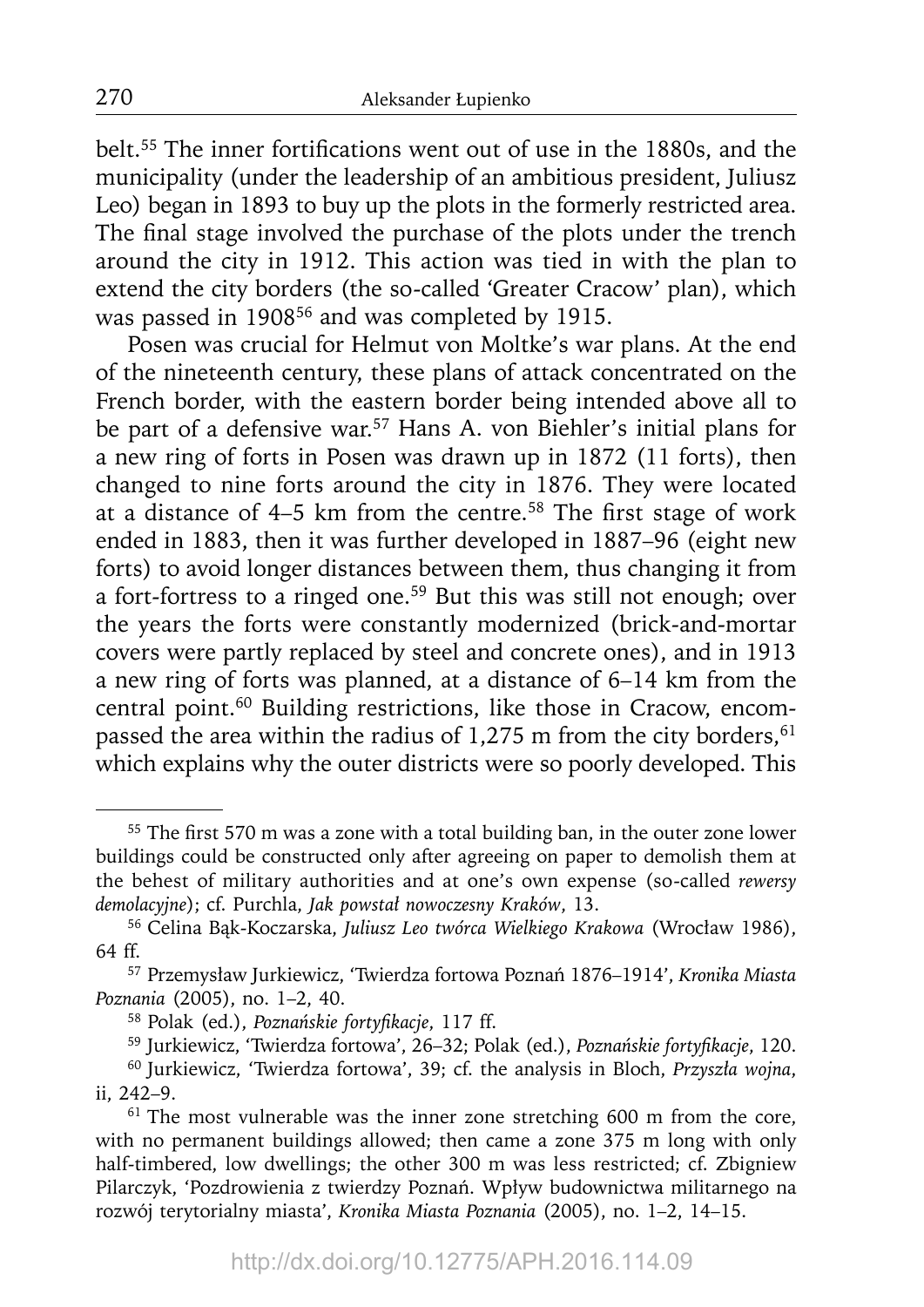obstacle was finally removed in 1902, when the Emperor agreed to abandon the inner ring of fortifications. The gates began to be pulled down already after 1890 (the outer ring of forts was then completed). All this was possible only because the state bought the reinforced area (120 hectares) from the military authorities, as the city could not afford it. This space remained under the influence of the army, but the city could be finally integrated with its outer districts (the demolition of the eastern bank fortifications was completed in 1912; the rest survived until the war) $62$  and its limits were extended. As of 1900, Posen was about 3,300 hectares in size and had a density of about 40 people per hectare, $63$  but most important was the possibility to build virtually without restrictions in places such as Jeżyce, Łazarz, or Wilda.

The Warsaw fortress proper was developed according to a broad strategic plan called 'Directive no. 18' from the year 1879, with the zealous support of General-Governor Iosif Khurko. The project began in 1883 and the final fortifications consisted of two rings of forts (19 forts in the outer ring and 8 forts in the inner ring), all planned at the same time.<sup>64</sup> The project was finished in the early 1890s (the first group of forts was made denser on the basis of plans put forward by Konstantin Vodichko<sup>65</sup>). This two-ring system was designed as a tight one, with the inner ring having a radius of 6 km from the central point, and the outer one around 7–8 km. The main reason for this tight belt (Warsaw had nearly 400,000 inhabitants when the work began) might well have involved a desire to keep the cost of the fortresses down to a reasonable level,<sup>66</sup> which was also an important factor in other cities. The result was particularly significant for such a large city. The inner border of the esplanade stretched just outside the administrative limits and military rules prohibited building durable constructions (like brick-and-mortar houses) there. This esplanade was sometimes as close as 2–3 km from the central point, and the outer limits reached as far as 8 km from that point. This fact prevented the city's growth until the first decade of the twentieth

<sup>62</sup> Polak (ed.), *Poznańskie fortyfi kacje*, 131 ff.

<sup>63</sup> Skuratowicz, *Architektura Poznania*, 26.

<sup>64</sup> Królikowski, *Twierdza Warszawa*, 36. The initial decision was made already in 1873; Królikowski, *Warszawa*, 177–8.

<sup>65</sup> Gruszecki, 'Twierdze rosyjskie', 218–20.

<sup>66</sup> Królikowski, *Twierdza Warszawa*, 156.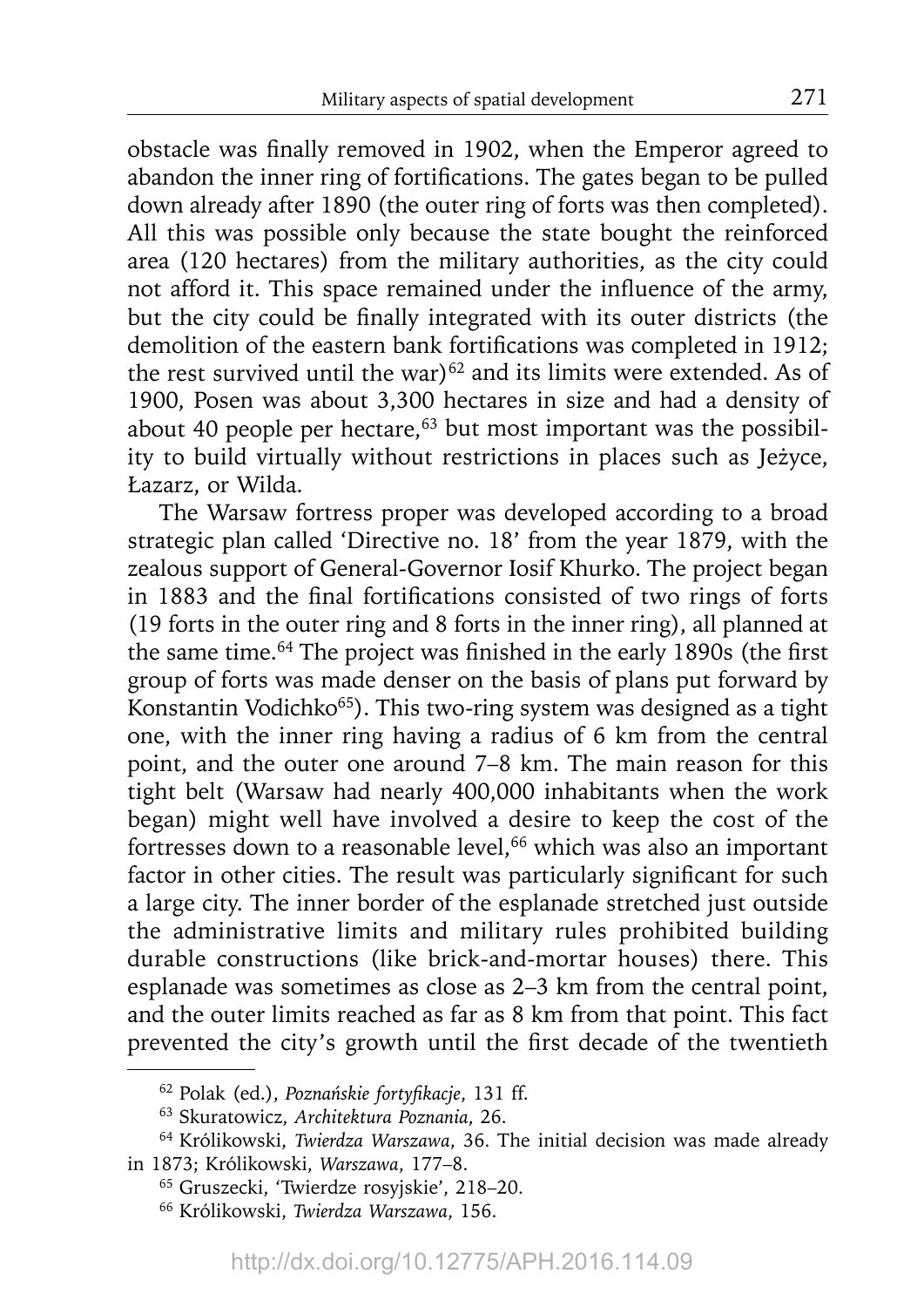century. It was only in 1909 that the tsarist authorities realized they could not afford to maintain so many forts and bastions in the country, and building restrictions were lifted in 1911.<sup>67</sup> The overall strategy of leaving the Polish Kingdom without much capability to fight in case of a war with its Western neighbours also played a role.<sup>68</sup> In 1913 forts were partially blown up in order to avoid being used by the enemy.

We can now move on to discussing the effect these fortification rings had on these respective city's spatial development. Were they marked out at some distance from the centres to allow for urban growth? If we look at the maps of Cracow, Posen and Warsaw<sup>69</sup> we can see that in the 1880s and 1890s there was still a great deal of open space between the fortifications (or, in the case of Warsaw, the former trench) and the inner urban fabric. This fact could be a result of a building ban in the vicinity of the inner border of the ring70 or the reservation of some area inside the city for military purposes,71 but even if one takes these possibilities into considera- $\frac{1}{1}$  tion, it is not difficult to describe the free space as ample. One of the reasons for this involves the idea of an 'active' fortress, developed by Joseph Rogniat, in which a lot of space was reserved in case of war, so as to be able to serve the needs of an enlarged garrison.72 It is possible to conduct a more in-depth evaluation if we look at the written Polish sources, as urban historians do. In such a case we can obtain a view that is dependent on the general attitude of the partitioning state towards its Polish citizens. Both Posen73

<sup>67</sup>*Idem*, *Warszawa*, 190–2.

<sup>68</sup> Dobroński, 'Dyslokacja wojsk', 243–4.

<sup>69</sup>*Plan Król. Stoł. Miasta Krakowa*, publ. by M. Dąbrowski (1883); *Neuester Plan der Stadt Posen*, publ. by E. Rehfeld (4th edition 1888); *Plan goroda Varshavy. S*"*ëmka pod rukovodstvom Glavnogo Inzhenera W. H. Lindleya* (1896–7). In Przemyśl, the free space inside the fortified line was ample until 1914, cf. Maciej Dalecki, 'Rozwój przestrzenny Przemyśla w latach 1867–1914', in Zbigniew Beiersdorf and Andrzej Laskowski (eds.), *Rozwój przestrzenny miast galicyjskich położonych między Dunajcem a Sanem w okresie autonomii galicyjskiej* (Jasło, 2001), 144.

<sup>70</sup> As in Poznań; cf. Pilarczyk, 'Pozdrowienia', 15.

<sup>71</sup> In Cracow it comprised 11 per cent of the city. Cf. Bąk-Koczarska, *Juliusz Leo*, 57.

<sup>&</sup>lt;sup>72</sup> Bogdanowski, 'Fortyfikacja austriacka', 74; Kleczke and Wyszyński, *Fortyfikacja*, 89. This idea prevented hostile armies from passing by such fortresses.

<sup>73</sup> Ostrowska-Kębłowska, *Architektura i budownictwo*, 273; Polak (ed.), *Poznańskie fortyfi kacje*, 141.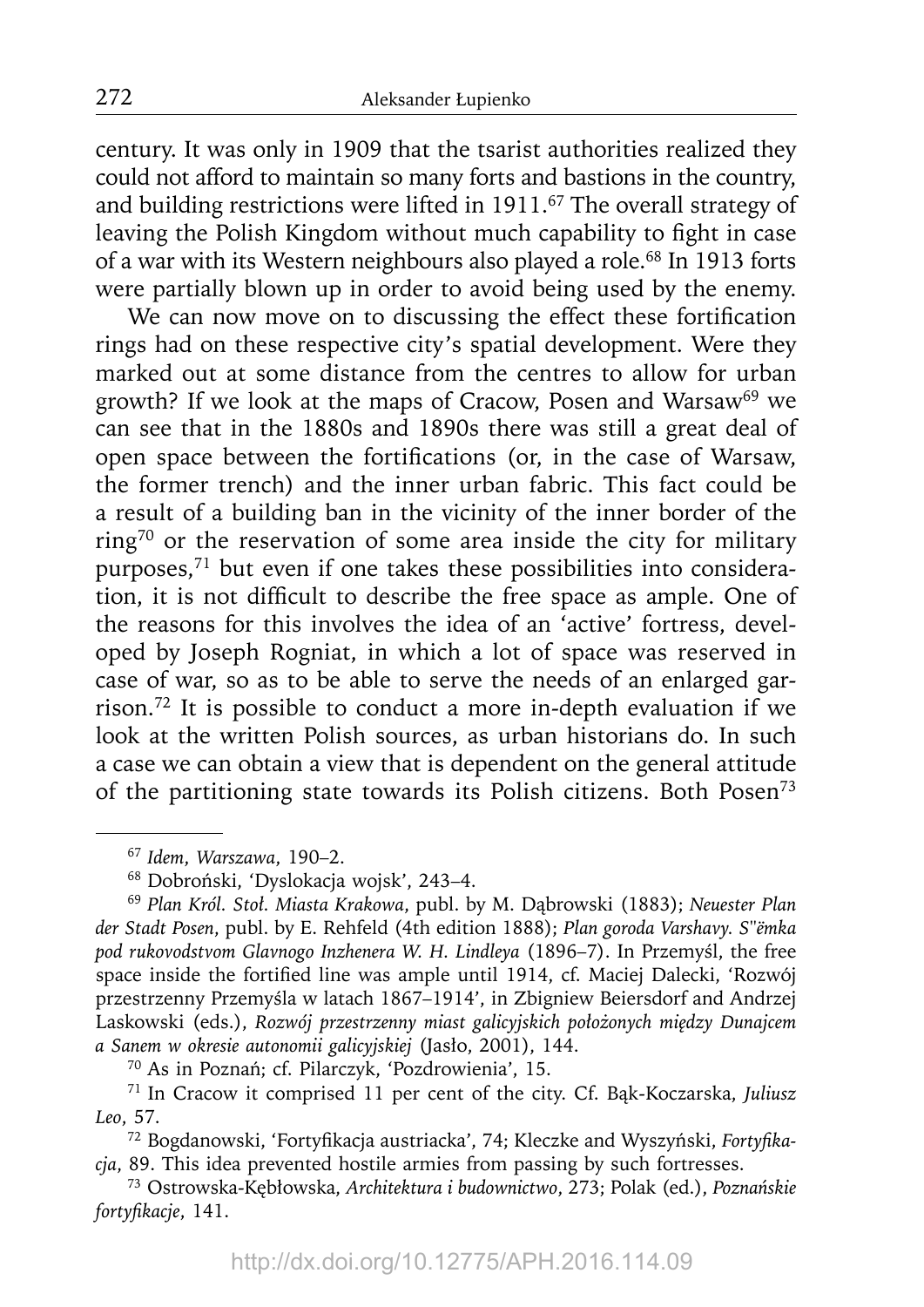and Warsaw<sup>74</sup> are described as cities suffering from a lack of space. Cracow, on the other hand, was considered a city with a great deal of space still at its disposal.75 If we look at population densities in 1900, tiny Cracow (577 hectares) appears overpopulated (roughly 158 people per hectare<sup>76</sup>), but Warsaw's situation was even worse, as it had 3,273 hectares (after some limited city extensions in 1889 and later) and a density of 209 people per hectare.<sup>77</sup> Posen, by comparison, looked much better with its 947 hectares and around 80 people per hectare.78 At the same time, it has to be stressed that there were certain areas in such fortress-cities where the population density was extremely high. For example, in Posen the density was as much as 553 persons per hectare in the centre, which stood in contrast to cities that lacked tight fortified belts.<sup>79</sup> Some parts of the Jewish district in Warsaw had a population density of 570.3 persons per hectare in 1913.80 The real problem with Warsaw was the fact that even though it had the greatest area, its density was even higher than its smaller counterparts. Moreover, whereas Posen had its inner stronghold partly demolished and the building restrictions cancelled already in 1902 (this happened even earlier in Cracow, in the 1880s), military restrictions remained in force in Warsaw until 1911, which meant there was not enough time to change the pattern of the urban fabric prior to the First World War. Generally speaking, we can assume, that the unfavourable consequences of fortifications began to be felt in all these cities before the war, and it was the time, when their centres were already built up very densely, what could not be altered without an action of mass destroying of the urban fabric.

Another aspect we must take into account involves the aims of those who developed these strongholds. While Austrian fortifications in Cracow were deemed more 'friendly' towards the urban population (with the exception of the Wawel fort, they were destined

<sup>74</sup> Królikowski, *Warszawa*, 185–91.

<sup>75</sup> Bogdanowski, *Warownie*, 150.

<sup>76</sup> Based on: Janina Bieniarzówna, Jan M. Małecki, *Dzieje Krakowa*, iii: *Kraków w latach 1796–1918* (Kraków, 1979), 315.

<sup>77</sup> Based on: Maria Nietyksza, *Ludność Warszawy na przełomie XIX i XX w.* (Warszawa, 1971), 27.

<sup>78</sup> Based on: Skuratowicz, *Architektura Poznania*, 25–6.

<sup>79</sup>*Ibidem*, 25.

<sup>80</sup> Królikowski, *Twierdza Warszawa*, 188.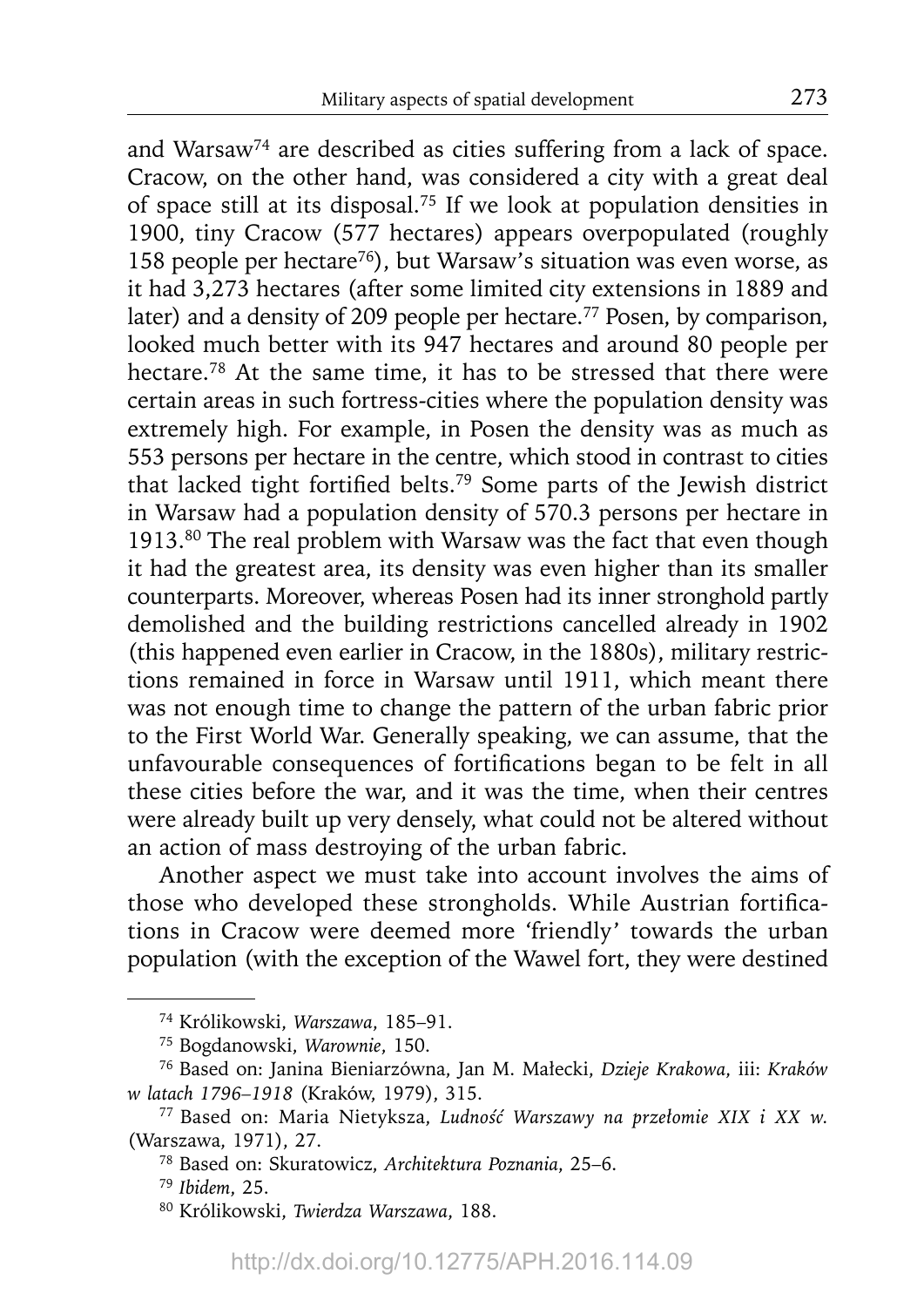only to defend against external attacks), the men who created the citadel and forts of Warsaw and Posen bore in mind the possibility of a popular uprising, and they thus designed their projects so that actions could be carried out against the central *noyau* of the fortress as well.<sup>81</sup> This problem was especially crucial in the Russian partition, where the 1905 revolutionary movement against the backward tsarist regime proved very dangerous, not only in Saint Petersburg but also in cities like Warsaw or Lodz. The economic policies by which military investments were guided also differed in the three partitions. The construction of the Cracow fortress boosted the economy there by providing employment to the local population (the scale of the task was such, that it triggered a lack of skilled labour in the civilian building industry, which was the real reason for housing problems in the city $82$ ). By contrast, the population of Posen, for example, was initially not welcomed in the construction of the fortress, and workers were imported from Germany.<sup>83</sup>

Building restrictions around the fortresses were also an issue. The esplanades (*glacis*) around them prevented the growth of suburbs, but the forts had to be connected with each other and with the city, so the military authorities developed a system of roads (radial and circular), which would later turn out to be the origins of future streets.84 Another issue involved the general evaluation of the *glacis* area around the cities. Areas around Cracow were regarded as a space well-connected with the city, free of ugly industrial and poor tenement buildings (which typically surrounded the metropolises of that time), and ready for new and orderly development in the twentieth century.85 Meanwhile, the urban fabrics of Jeżyce and Wilda near the borders of Posen were often described as chaotic.86 However one should not

<sup>81</sup> Polak (ed.), *Poznańskie fortyfi kacje*, 141; Królikowski, *Warszawa*, 189.

<sup>82</sup> Purchla, *Jak powstał nowoczesny Kraków*, 16; Bogdanowski, *Warownie*, 149; Janusz Bogdanowski, 'Od miasta-twierdzy do miasta-ogrodu (przemiana śródmieścia Krakowa)', in *Kraków na przełomie XIX i XX wieku* (Kraków, 1983), 90–1. A different opinion was expressed by Krzysztof Broński, who stressed the fact that the fortress was built mainly by Austrian building companies, *idem*, *Rozwój gospodarczy większych miast galicyjskich w okresie autonomii* (Kraków, 2003), 118.

<sup>83</sup> Polak (ed.), *Poznańskie fortyfikacje*, 85.

<sup>84</sup> Bogdanowski, *Warownie*, 97; Ostrowska-Kębłowska, *Architektura i budownictwo*, 274; Królikowski, *Warszawa*, 183.

<sup>85</sup> Bogdanowski, 'Od miasta-twierdzy', 98.

<sup>86</sup> Ostrowska-Kębłowska, *Architektura i budownictwo*, 275.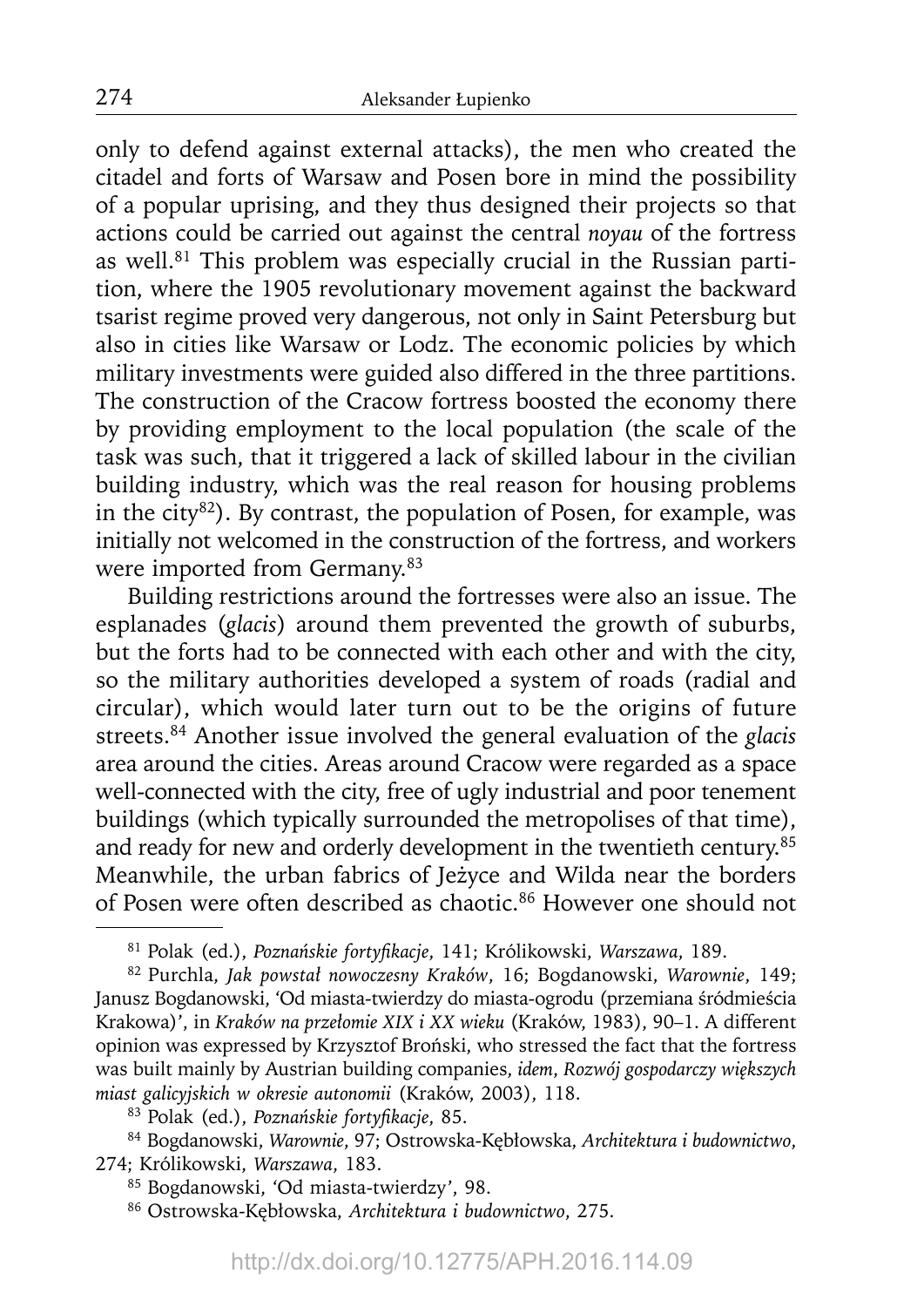draw too broad conclusions from these descriptions. Insofar as the building restrictions and the areas they encompassed were similar in both cities; the urban fabric within them should thus also have been similar. Yet another issue involves the difficulties in the way the cities themselves functioned. Traffic in and out of the city walls of Cracow and Posen was strictly limited by the military authorities, especially in Posen, which developed faster than Cracow.87 The number of gates was limited, and traffic jams appeared in the vicinity of the more busy gates (like the Berlin Gate leading to the railway station), with some of them even temporarily closed. This helps explain why the demolition of some of the gates in the 1890s (and through to the year 1904) was such a big relief for many in Posen.<sup>88</sup> That having been said, we have to bear in mind that traffic tolls were also collected near these gates. Moreover, the roads outside of the belt belonged to the army, and its authority restricted their use even if the city agreed to pay for their maintenance. In the 1880s, the circular road that linked the forts could be used by the public only on a conditional basis in Posen.<sup>89</sup> Such were the everyday obstacles that hindered the travel of the civilian populations of these cities. In this context it is worth stressing that Warsaw avoided the fate of cities with inner fortification belts, because the decision to reinforce the entire city was made at the moment when polygonal belts had gone out of use, which explains why some districts (Wola, Praga) could be extended even though the city was fortified.

So what happened when the restrictions were finally lifted? It is important here to mention, first of all, some of the more significant defortifications which took place outside of Poland before this time. The most famous was the demolition of the Vienna walls and the creation of the Ringstrasse. As there is a vast body of literature on this topic, I will briefly describe two other cases. In 1861 a proposal was addressed to remove the belt around Cologne, which had become one of the most densely populated cities in Germany. It took 20 years to get approval from the military authorities. $90$ 

<sup>87</sup>*Ibidem*, 280.

<sup>88</sup> Waldemar Karolczak, 'Utrudnienia komunikacyjne w poznańskiej twierdzy od połowy XIX wieku do 1914 roku', in Agnieszka Wilkaniec and Marcin Wichrowski (eds.), *Fortyfikacje w przestrzeni miasta* (Poznań, 2006), 63-6.

<sup>89</sup>*Ibidem*, 69.

<sup>90</sup> Brian Ladd, *Urban Planning and Civic Order in Germany, 1860–1914* (Cambridge, 1990), 96–9.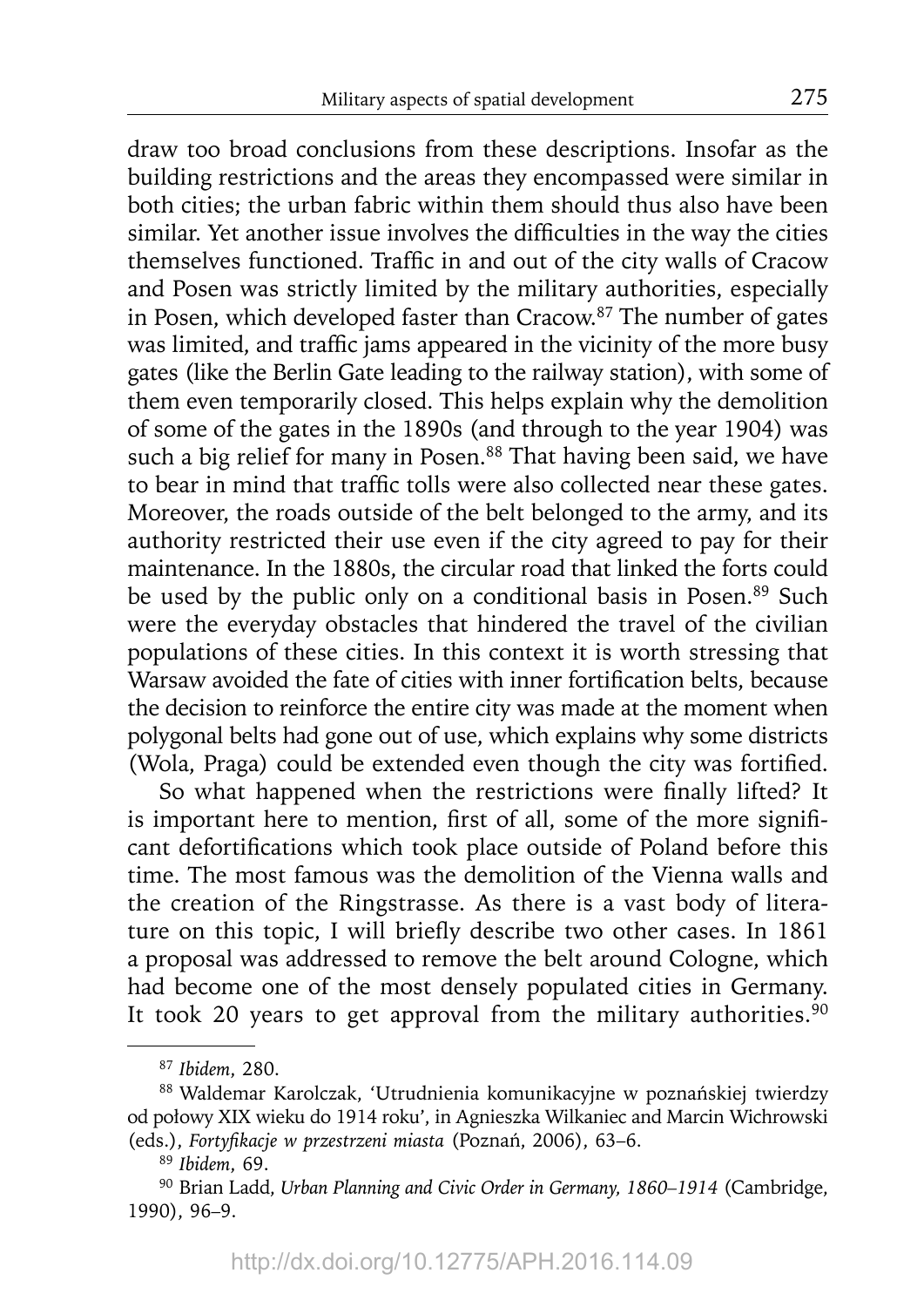Finally, in 1881 the terrain was bought by the city and a new district was designed by Joseph Stübben (whose fame came precisely from this project). He combined a set of radial and circular streets to improve transportation throughout the area, not forgetting to leave space for green areas, as was practiced in Paris already in the seventeenth century.

The second case is Breslau, which lost its walls at the behest of Napoleon after 1807. The city appeared ruined after the war and the King promised to hand over ownership of the walls' plots to the city. However, he hesitated for a few years and it was only in 1812 that the King's will was made into a formal decision.<sup>91</sup> From 1813, according to a design by Johann Friedrich Knorr a new green Promenade was built, a traditional eighteenth-century strolling alley, with some ramparts left as viewpoints along the way (most notably, Liebich's Hill, previously called Taschenhöhe). Over the course of the nineteenth century some parts of the moat (which was left for fire safety reasons) were filled in and new squares were created (e.g. Königsplatz, today Plac Jana Pawła II at the western side of the city). The Promenade retained its function as an elegant place for strolling.<sup>92</sup>

This same process of de-fortification happened relatively late in the Polish territories, but some interesting new districts came into being. In Cracow the main advance came with the development of transportation. A circular railway line was built upon the western trench of the city in  $1888$ ,<sup>93</sup> which was then turned into a wide alley and later named after the three greatest Polish romantic poets (*Aleja Trzech Wieszczów*). Once this was accomplished, it turned out to be easier afterwards to integrate the centre with the surrounding districts, what was important in the context of their unification with Cracow after 1908. In Posen, defortification meant new chances for the neighbouring districts; Wilda became a partly industrial centre, and Jeżyce became a residential district. Moreover, a new

<sup>91</sup> Agnieszka Zabłocka-Kos, *Zrozumieć miasto. Centrum Wrocławia na drodze ku nowoczesnemu city, 1807–1858* (Wrocław, 2006), 24–9.

<sup>92</sup> Iwona Bińkowska, *Natura i miasto. Publiczna zieleń miejska we Wrocławiu od schyłku XVIII do początku XX wieku* (Wrocław, 2006), 105–28.

 $93$  That was possible due to the fact that the inner lines of fortifications became obsolete at that time, cf. Janusz Bogdanowski, 'Rozwój miast-twierdz na galicyjskim place du manoeuvre', in Beiersdorf and Laskowski (eds.), *Rozwój*, 268.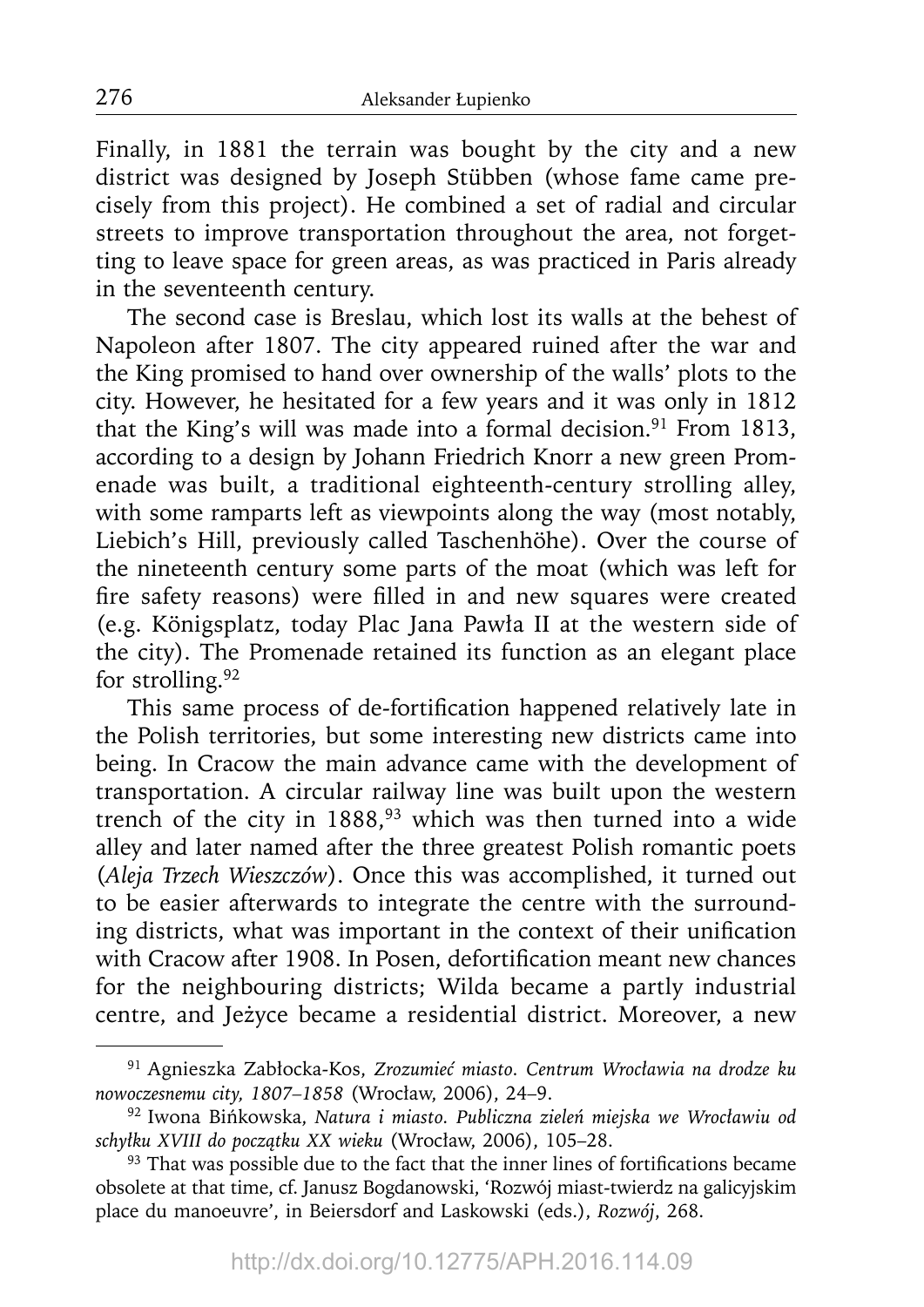'imperial' district was created on the former fortifications, with plenty of green areas and important and monumental state edifices, most notably the Posen Castle. The urban design was prepared by the above-mentioned Stübben.<sup>94</sup>

# III RAILROADS AND STATIONS

The second main factor discussed herein is that railroads, as the new means of transportation, quickly took on a strategic military role, parallel to their role in boosting demographic growth in cities. The railroads, built first in England and in the 1830s on the continent, were initially mainly an economic issue; only later did they become a part of the strategic and military infrastructure (although it should be noted that, somewhat ironically, very early on some viewed railroads as a factor in a potential pacifist cooperation among nations). The history of railways in the Polish territories began as early as 1835. A line linking Warsaw and Galicia was planned by Henryk Łubieński as a private initiative in the Russian partition. This plan eventually failed and the line had to be completed by the state, which was the typical fate of the first railroad lines. Work on the Warsaw–Galicia line began in 1840, the first section was completed in 1845, and the line reached Galicia in 1848.<sup>95</sup> The next successful projects were carried out in the late 1840s in Posen and Cracow.96 There were no more openings of new and longer lines in the Russian partition until 1862 (a branch from Warsaw to Bromberg in Germany, and a line from Warsaw to Saint Petersburg). The next important line

<sup>&</sup>lt;sup>94</sup> Cf. Zenon Pałat, Architektura a polityka. Gloryfikacja Prus i niemieckiej misji *cywilizacyjnej w Poznaniu na początku XX wieku* (Poznań, 2011).

<sup>95</sup> Mieczysław Krajewski, *Dzieje głównego dworca kolejowego w Warszawie* (Warszawa, 1971), 13; Piotr Paweł Pawlicki, *Droga żelazna Warszawsko-Wiedeńska w 50-letnim okresie swojego istnienia od r. 1845 do 1895* (Warszawa, 1897), 30–41.

<sup>&</sup>lt;sup>96</sup> The Austrian railroad reached the border city in Moravia in 1840 and the plan was to extend it to Cracow, which was then an independent Republic. Austrian L'viv lagged behind as a result of the imperial decisions. Cracow, a formally independent city at that time, was more fortunate. Because of the cooperation with Prussian railroad entrepreneurs, an access line was built from the city to the thoroughfare linking Vienna and Silesia after 1844 (to which Austria at first objected). It was later linked with the Warsaw line in Russia (1848). Cf. Juliusz Demel, *Początki kolei żelaznej w Krakowie* (Kraków, 1954), 8–19.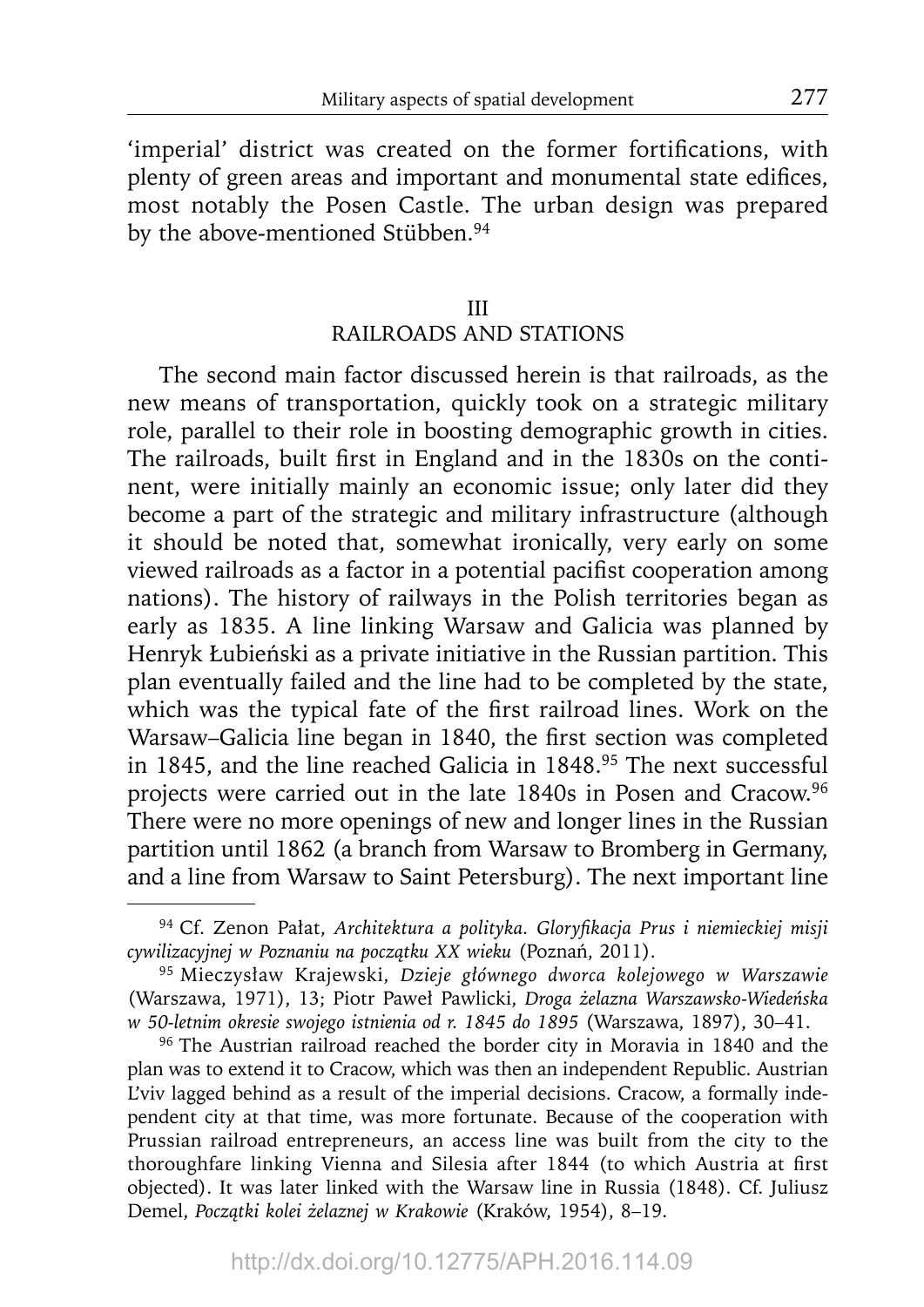in Galicia, linking Cracow and L'viv, was finished only in 1861 due to insufficient funds.<sup>97</sup>

The pace at which railways were built was influenced by the history of European warfare.<sup>98</sup> The Crimean War was crucial for the two 'slower' (when it comes to building railroads) empires, namely Austria and Russia. The railroad was viewed as an important factor during war, above all because it facilitated the transport of armies. Thus the year 1857 marked a turning point in Russia's railroad policy.99 Military authorities were put in control of the construction of railway lines, and private entrepreneurs were well aware of this fact.100 In Austria, war changed the overall political atmosphere, a fact that led to the decision to improve the railroad network (making it denser) as well as to speed up the process of issuing railroad concessions.101 The initiative to build the line between the two largest cities in Galicia was  $-$  due to the financial problems facing the Austrian state – implemented by a private railway society.<sup>102</sup> The next war with Prussia, in 1866, further encouraged railroad development, the aim of which was to avoid a situation whereby an entire region could be cut off if one line was blocked by hostile troops.<sup>103</sup>

The Franco-Prussian war was the next turning point. The German army, as Helmut von Moltke had planned, was mobile; German leaders agreed that the use of railways would be decisive in winning a war.<sup>104</sup>

<sup>100</sup> Jan Bloch proposed linking the Brest fortress to the drafted line linking Warsaw with Central Russia in the early 1860s, and the governor-general Fëdor Trepov personally controlled the project. Cf. Feliks Filipek, *Kolej warszawsko-terespolska* (Warszawa, 1972), 42, 54.

101 Marek Pisarski, *Koleje polskie, 1842–1972* (Warszawa, 1974), 33.

<sup>104</sup> Money was shifted from the fortress budget into the military railway budget, Wawro, *Franco-Prussian War*, 47. Cf. also Kleczke and Wyszyński, *Fortyfikacja*, 91.

<sup>97</sup> Konrad Meus, 'Lwów w europejskiej i galicyjskiej sieci komunikacyjnej (1772–1914)', in Tomasz Głowiński and Robert Klementowski (eds.), *'Mkną po szynach…' Z dziejów transportu i komunikacji na ziemiach polskich na przestrzeni wieków* (Wrocław, 2014), 116.

<sup>98</sup> The usefulness of railroads in transporting armies was proved quickly, in Austria as early as in the 1840s, Wilhelm Kolberg, *Drogi żelazne w Europie* (Warszawa, 1844), 125–6.

<sup>99</sup> Leszek Madej, 'Armia rosyjska w XIX i na początku XX stulecia', *Studia i Materiały do Historii Wojskowości*, xlvi (2009), 161.

<sup>102</sup> Ludwik Wierzbicki, *Rozwój sieci kolei żelaznych w Galicji od roku 1847 włącznie do roku 1890* (Lwów, 1907), 6–7 (from *Czasopismo Techniczne*); Demel, *Początki kolei*, 33. 103 Wierzbicki, *Rozwój sieci kolei*, 40.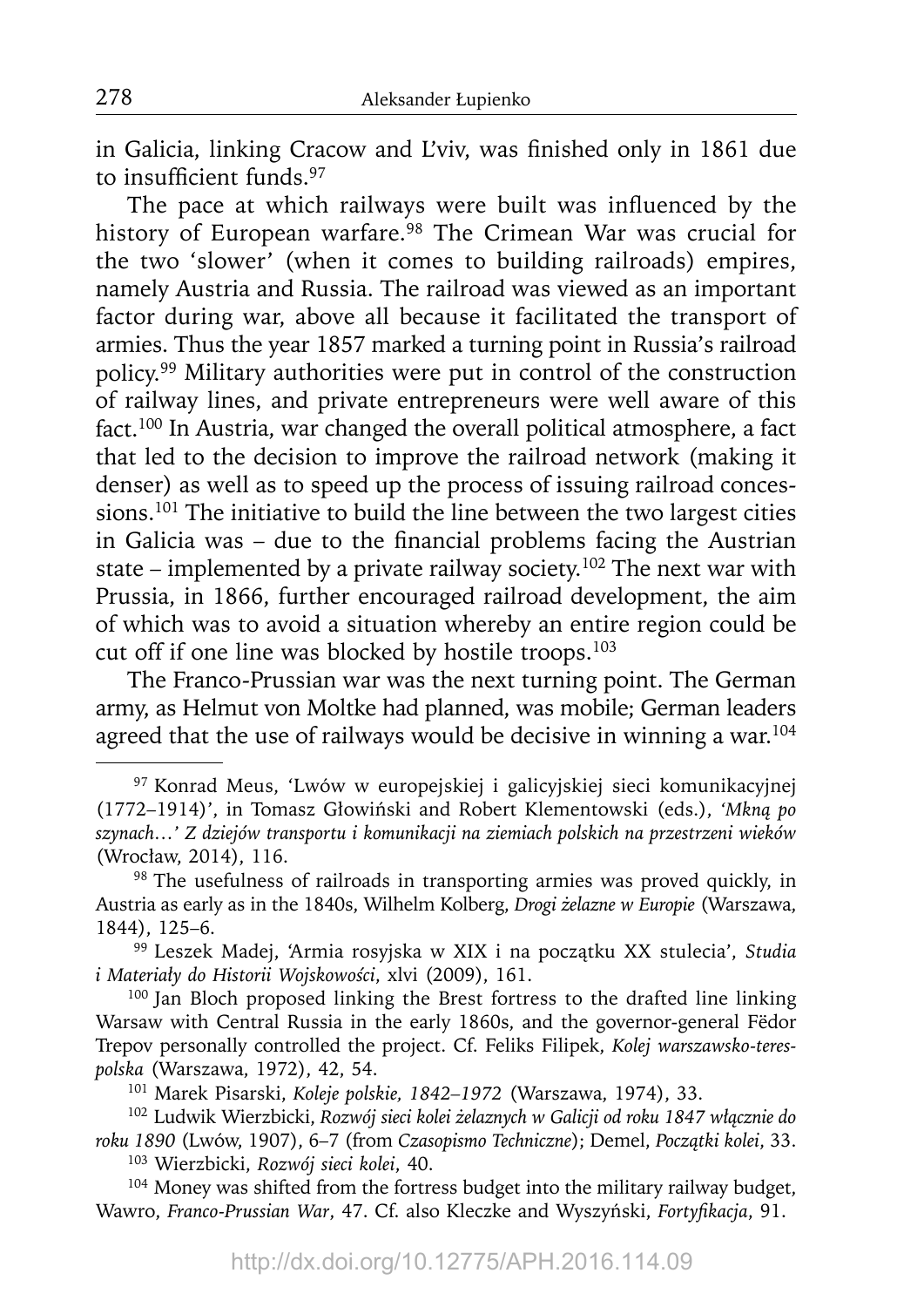The outcome of the Russo-Turkish war, unlike the Crimean War, was different because of the use of railroads by the tsarist forces.<sup>105</sup> This moment marked a shift in priorities, and Russian railroad policy became even more 'militarized' than before.<sup>106</sup> Russian railway lines had previously been built thanks to a system of privileged concessions given to private entrepreneurs (with state-guaranteed profits for shareholders). This system was developed by the finance ministry under Mikhail von Reutern (1862–78), and its aim was to strengthen state security. After 1881 such a developed network was no longer sufficient. In the face of the growing threat from victorious Germany, the state began buying up the lines. $107$ 

Railroad lines in the German partition were built by privately owned societies, which had to obtain royal acceptance for each line. In Posen the most important such society turned out to be the Upper-Silesian Railway Society (*Oberschlesische Eisenbahn*, in which the state also had a stake), which built the connection between Breslau and Glogau in 1856. The society was later favoured by the state and thereby gained the concession for the line connecting the Bromberg branch of the Russian railroad (finished in 1873). Some lines had to be bought up by the state (like the Stettin–Posen line in 1851), which anticipated the general trend that saw the state buying up lines after 1883.<sup>108</sup>

The process of building railroads was not easy. Many cities had to wait a long time before their demands were fulfilled, and their hopes were dependent on the activity of private societies (and entrepreneurs), on their connections in the courts, and (in the Russian case) on money paid under the table.<sup>109</sup> The fact that Poland was partitioned also explains the poor connections between the country's largest cities. Until 1914, there was no direct link between Posen and Warsaw or between Warsaw and L'viv.110 Posen had to even wait

<sup>105</sup> Bloch, *Przyszła wojna*, ii, 79.

<sup>106</sup> Pisarski, *Koleje polskie*, 34; cf. also Bloch, *Przyszła wojna*, ii, 50–5.

<sup>107</sup> Ryszard Kołodziejczyk, Introduction to: Filipek, *Kolej warszawsko-terespolska*, 18–20.

<sup>108</sup> Robert Kroma, 'Koleje żelazne w Poznaniu', *Kronika Miasta Poznania* (2013), no. 4, 7–35.

<sup>109</sup> This aspect is discussed in, e.g.: Filipek, *Kolej warszawsko-terespolska*, 37–8, 88; Michał Jerczyński, 'Historia łódzkiego węzła kolejowego', in *Szlakiem łódzkiej kolei* (Łódź, 2003), 22.

<sup>110</sup> Filipek, *Kolej warszawsko-terespolska*, 33.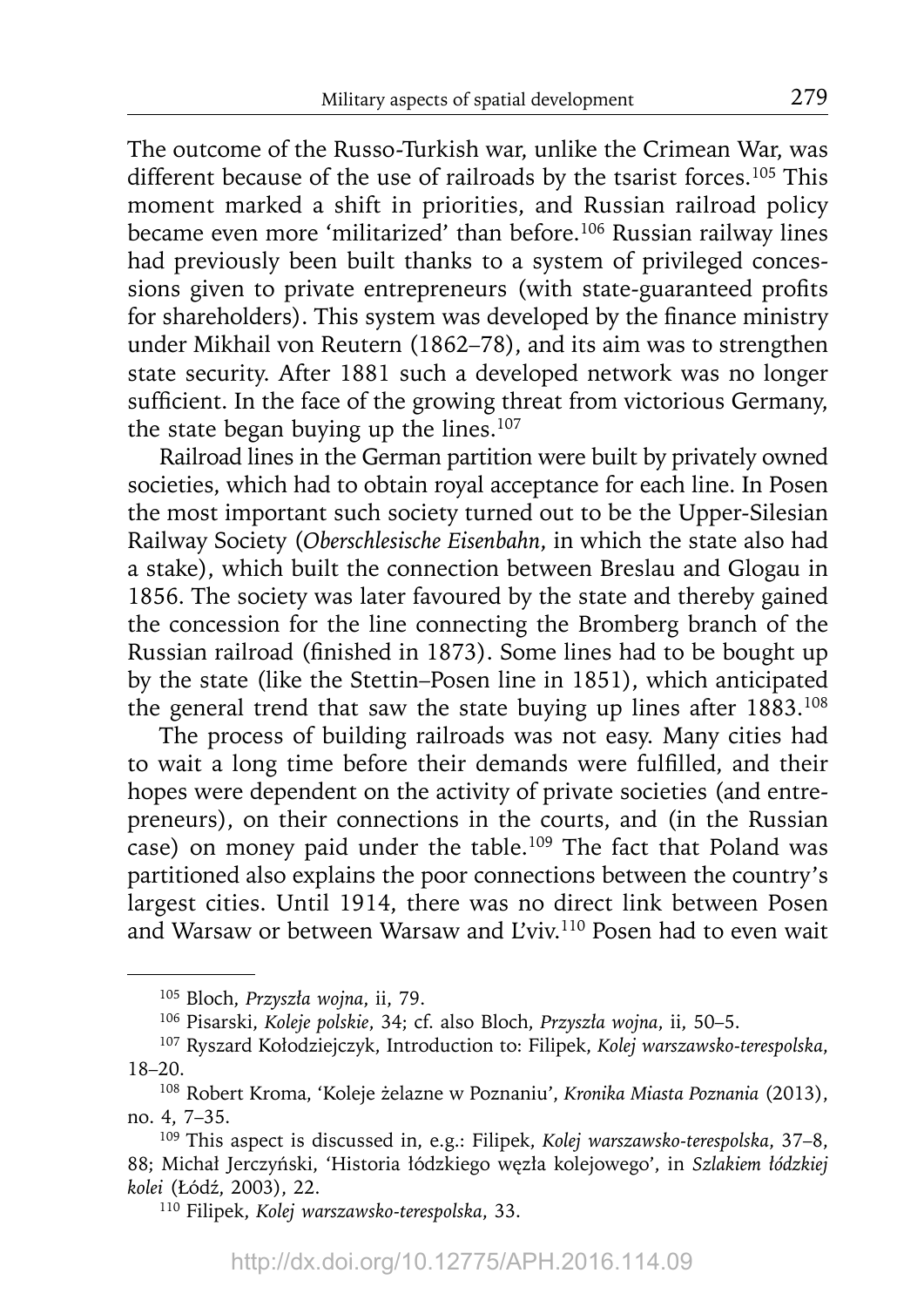nearly 30 years, following its application for approval in 1841, to be connected with its then-state capital (Berlin).<sup>111</sup> Lodz also serves as an interesting case. This rapidly growing industrial centre had about 15,000 inhabitants at the time of creation of the Warsaw–Vienna line, but the line did not connect with it. In the mid-1860s the city's population reached 40,000,<sup>112</sup> and large factories with steam-driven production were already active there, but only horse-drawn transport was available to the nearest railway station (in a town called Rokiciny, 30 km from the city). This is all the more surprising considering that Lodz was located not far from the German border. About 1856 proposals were made to connect the city to the Russian network. The concession for this project was obtained by the entrepreneur Jan Bloch in 1865, soon after the failed Polish uprising of 1863–4. The fact that Lodz was then a mainly German-speaking city (and not a Polish one) probably explains why this concession was offered at this particularly unfavourable time. Nevertheless Lodz had to wait until 1878 to have the first railroad siding leading to a factory built, and at the turn of the twentieth century there was still no circular line around the city. It was only after a new line was built linking the second important coal basin with Koluszki (near Lodz) in 1885, and after a more favourable atmosphere was established at the court, that the idea of lengthening the Lodz connection and linking it with Kalisz was accepted, and that a junction around the city was created (in 1903). In 1906 Lodz finally obtained a direct connection with Germany.<sup>113</sup>

Though the territories of the Polish Kingdom had some military value, authorities quickly realized that they were unable to defend themselves in case of war (as mentioned above). This fact had consequences for the construction of railroads. All the territories west of the Vistula (a region stretching from Warsaw to the German border) were – as we have seen – viewed as a flat, empty battleground, one that could be easily conquered by enemy armies. Therefore, the argument was that there were to be as few railway lines as possible that could be

<sup>111</sup> Ostrowska-Kębłowska, *Architektura i budownictwo*, 378.

<sup>112</sup> Julian K. Janczak, 'Ludność', in Bohdan Baranowski and Jan Fijałek (eds.), *Łódź. Dzieje miasta*, i: *Do 1918 r*. (Warszawa and Łódź, 1980), 196.

<sup>113</sup> Jerczyński, 'Historia łódzkiego węzła', 14, 15, 24, 26 ff., 38 ff., and 45. Cf. also on the importance of Lodz railroads and the difficulties met by the investors, Andrzej Pieczewski, 'Kolej Fabryczno-Łódzka. Znaczenie dla gospodarczego rozwoju Łodzi', in Głowiński and Klementowski (eds.), *'Mkną po szynach'*, 77–86.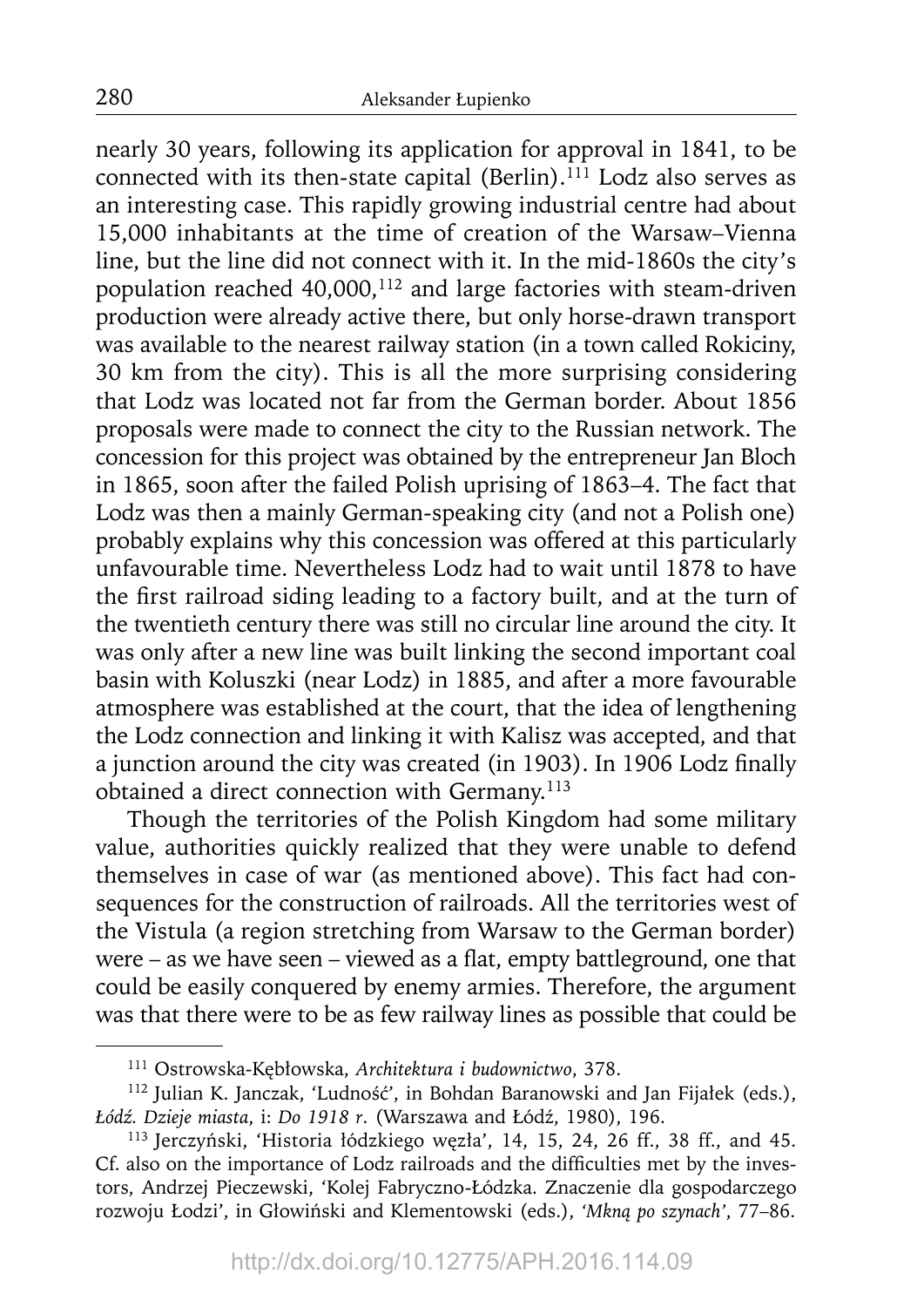used by an attacking army there. Until 1914 there were only two lines in the region (other than the earlier Warsaw–Vienna line) built using the standard European track gauge (1435 mm). All the other lines (including the line from Warsaw to Kalisz and Germany) used the broader Russian gauge (1520 mm) and were, therefore, useless for German trains. Moreover, these lines were built with astonishingly long delays. A case in point is the Warsaw–Kalisz line, which included a circular line around Lodz. The German government asked the Russian authorities to build a second direct connection between both countries as early as in the 1860s, but had to wait four decades before that application was accepted, the main reason being the presumption that lines in the western part of the Polish Kingdom should be developed only after the eastern part was well connected with Russia. Other reasons included Russia's strained relationship with Germany in the 1870s and its fear of conflict with this expansionist state. The result was a clear difference in the level of railway network development between the Russian and German empires $114 - a$  phenomenon that is visible even on today's maps.

As a result of the construction of this network of railroads, some cities became major junction points, which was true above all for Warsaw, which combined the lines on the western bank of the Vistula (mainly with European standard gauge tracks) and the eastern bank (with Russian gauge tracks). Warsaw, located on the main Berlin– Moscow and Vienna– Saint Petersburg routes, witnessed enormous development when it became this junction.<sup>115</sup> Posen was also a type of junction, connecting the lines to Stettin (Szczecin), to Bromberg (and further to Warsaw), to Breslau and Silesia, to Frankfurt an der Oder (and further to Berlin), and, finally, to Kreuzburg (Kluczbork).<sup>116</sup> Lodz had to wait a long time (as mentioned above) to become a small junction (lines linking it with the Warsaw–Vienna railroad, lines

<sup>114</sup> Wiktor Leszkowicz, 'Kolej kaliska. Budowa. Eksploatacja. Znaczenie dla przemysłowego rozwoju', in Ryszard Kołodziejczyk (ed.), *Studia z dziejów kolei żelaznych w Królestwie Polskim 1840–1914* (Warszawa, 1970), 152; Mieczysław Krzysica, 'Rola czynników wojskowo-politycznych w budowie kolei żelaznej w Królestwie Polskim', in *Studia z dziejów kolei żelaznych*, 13, 38–9; Pisarski, *Koleje polskie*, 34; Badziak, 'Geneza i rozwój', 151.

<sup>115</sup> Jerzy Braun, 'Warszawski węzeł kolejowy', in *Wielkomiejski rozwój Warsza wy*, 123.

<sup>116</sup> Kroma, 'Koleje żelazne', *passim*.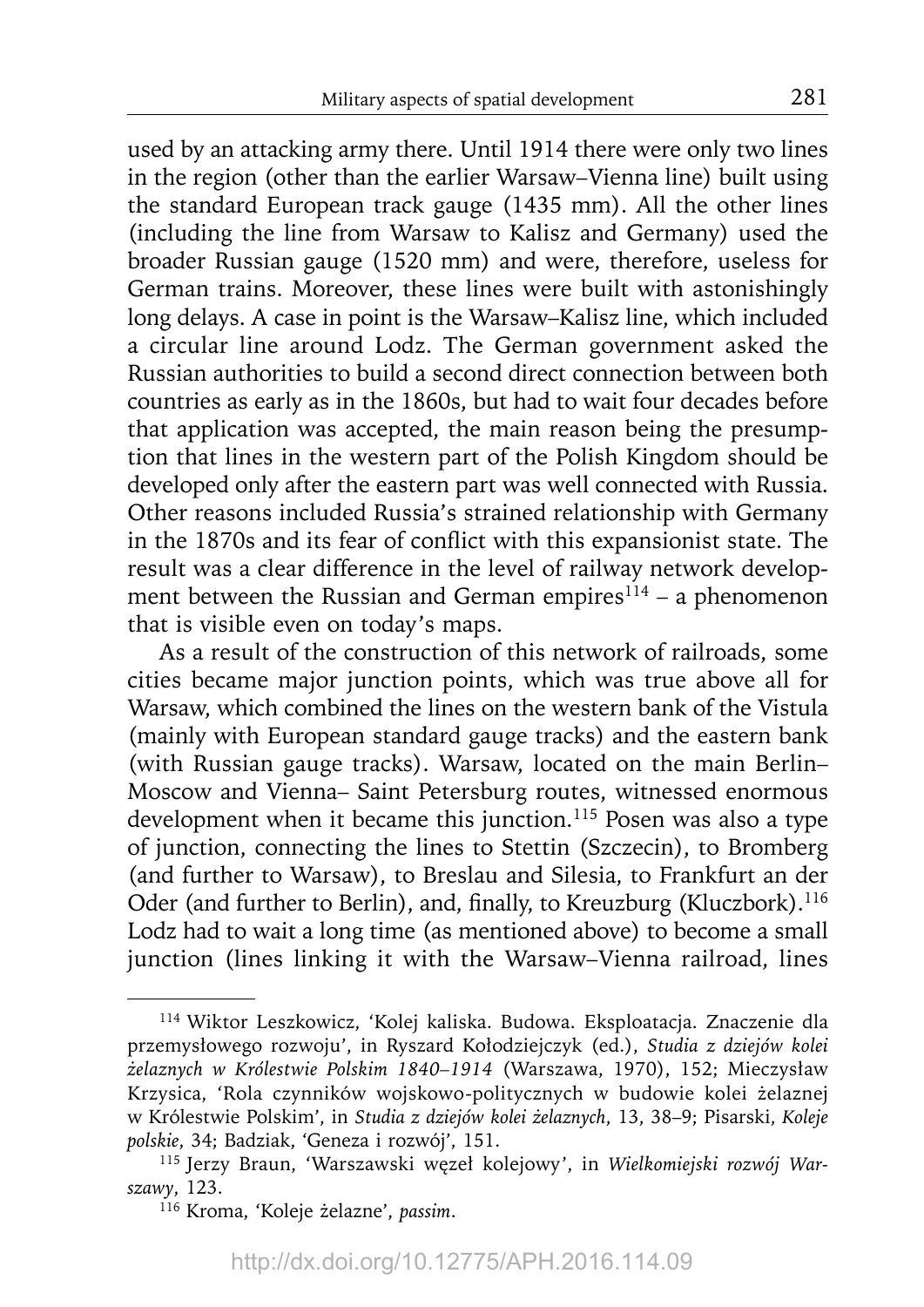to Kalisz and Germany, and to Warsaw).117 Cracow was not a true junction until  $1914$ ,  $118$  although the line leading south to Podgórze was completed in 1856, and a circuit line around the city was created in 1888. The main obstacle in Cracow's case was its extremely peripheral location in the Austro-Hungarian Empire and the industrial policy conducted in Austria.119

Another important factor involved the location of railroad stations and lines leading to the cities. Railways were always constructed on embankments, with thoroughfares only rarely located under them. Although proximity to a station was convenient for city inhabitants, it also resulted in densely populated districts near the urban core being cut into parts, and made transportation between them more difficult. Train stations were an important generator of traffic, and therefore had an impact on the direction of urban spatial development. Streets leading to train stations ran along what were to become important commercial and residential areas.<sup>120</sup>

Military factors also influenced the location of railway stations. The civil railway lines were not intended to pass through the walls of fortress-cities. By placing the stations at some distance from the centres, the authorities could control traffic flow and cut a path to the railway in case of emergency.<sup>121</sup> The first station in Posen was located in the peripheries of Jeżyce in the fortress *glacis* (1848), and therefore had to have a provisional status and form of construction (as a wooden structure). This station was in fact demolished around 1879,122 when a new central station was built. Its location outside the city was the result of the influence of military authorities, who did not

<sup>117</sup> Badziak, 'Geneza i rozwój', 159.

<sup>118</sup> Larger junctions were in Mysłowice and Bohumín; cf. Jadwiga Warszyńska, 'Krakowski węzeł komunikacyjny', *Folia Geographica. Series Geographica Oeconomica*, i (1968), 121.

<sup>&</sup>lt;sup>119</sup> Railroads in Galicia during the neoabsolutistic period were not built so much for economic reasons, as for the purpose of centralization and Germanization. That network helped later the Austrian and Czech factory production to penetrate the Galician market. Cf. Alojzy Zielecki, 'Struktura ludności miast Galicji w dobie autonomicznej', in Beiersdorf and Laskowski, *Rozwój*, 87–8; Broński, *Rozwój gospodarczy*, 100.

<sup>120</sup> Ostrowska-Kębłowska, *Architektura i budownictwo*, 378.

<sup>121</sup> Jerczyński, 'Historia łódzkiego węzła', 39.

<sup>122</sup> Kroma, 'Koleje żelazne', 7–9.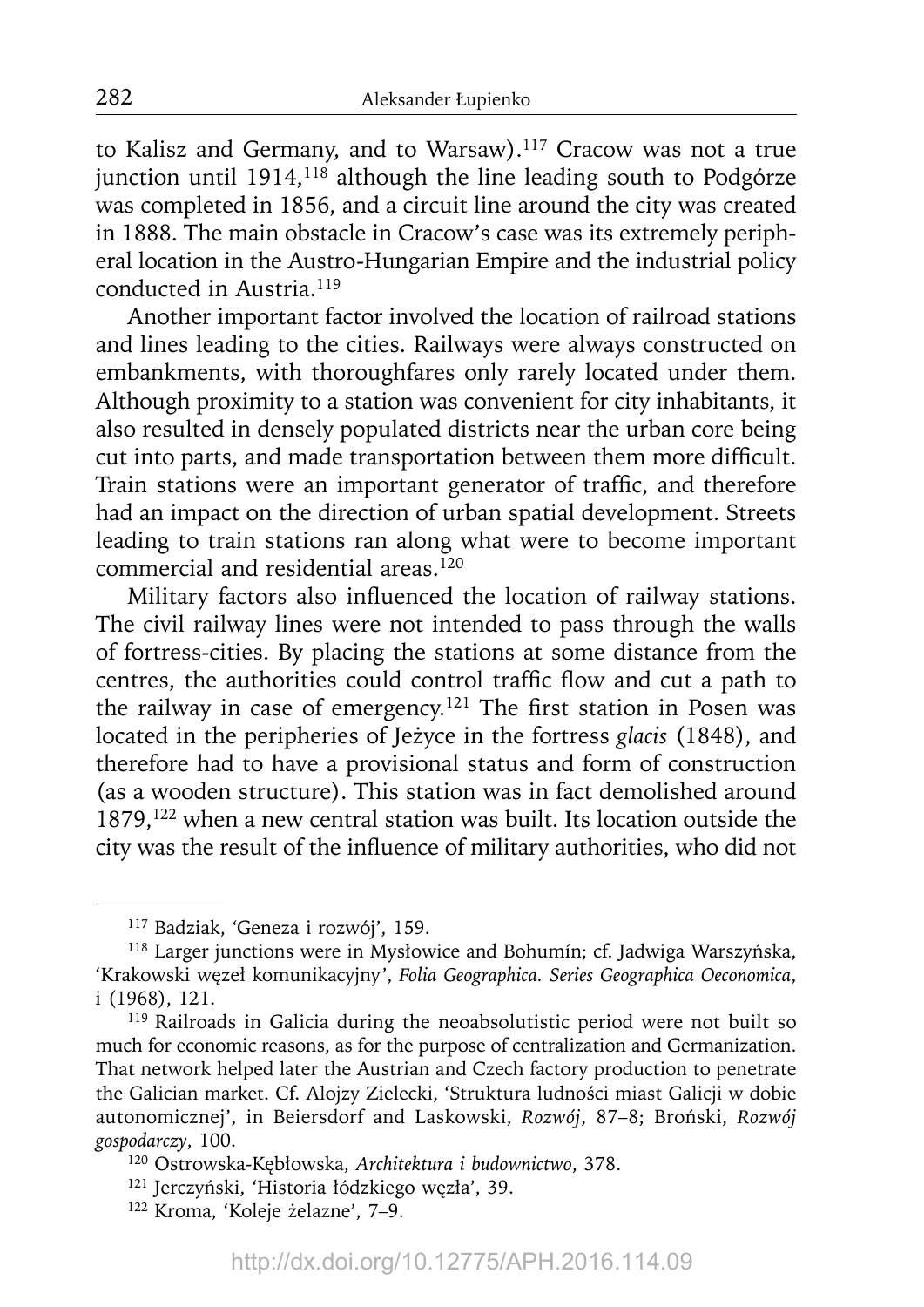allow the station to be built inside the walls.<sup>123</sup> Another reason for keeping the railway at a distance might well have involved aesthetic issues. In German Breslau (no longer a fortress-city) there was no chance for a railway connection to be built in the city centre because citizens opposed the idea of breaking up the beautiful Promenade, which stretched around the urban core.<sup>124</sup>

By contrast, Cracow's station was located near the centre and near the Planty park, and was a brick-and-mortar building. The reason for this is that it was finished in 1847, before the creation of the city fortress. Initially plans were for the station to be built further from the centre, but no military authorities opposed the idea of locating it near the centre, by Lubicz street.

In the case of cities with no inner fortresses (like Warsaw, Lodz and L'viv), the location of railway stations was motivated by anticipated urban growth and the lower cost of land outside the centre.125 In Warsaw, the junction of Aleje Jerozolimskie (built only two decades earlier) and Marszałkowska street was chosen because it was quite distant from the city's true and historic hub, which had been built up in the  $1840s$ .<sup>126</sup> The station was in fact a terminus, though it was built so as to allow for possible extension in the future, which can be explained not by the far-sightedness of the station's creators, but by the fact that it was built in the early days of railways (1845), when the mature form of a terminus station (as we know it from, i.a., Paris or Budapest) had not yet been invented. An associated problem involved the modest size of the station, which was tied to the fact that, generally speaking, people were not yet fully aware of railroads' potential. As a result the construction carried out in the 1860s turned out to be insufficient to accommodate the steadily growing number of trains and passengers.127

Station in L'viv was a different case. Plans (in the 1840s) were to locate the train station south-west of the centre so that the tracks

 $123$  The city had long reserved plots of land for the station inside the fortifications; cf. Ostrowska-Kębłowska, *Architektura i budownictwo*, 379–81.

<sup>124</sup> Bińkowska, *Natura i miasto*, 114–15.

<sup>&</sup>lt;sup>125</sup> The land prices in the district around the station soared considerably in the years following the establishment of a railroad line, cf. Pawlicki, *Droga żelazna*, 7.

<sup>126</sup> Krajewski, *Dzieje głównego dworca*, 20.

<sup>127 &#</sup>x27;Pobieżny rzut oka na rozwój dróg żelaznych Warszawsko-Wiedeńskiej i Warszawsko-Bydgoskiej', *Kłosy*, vii, 157 (1868), 7.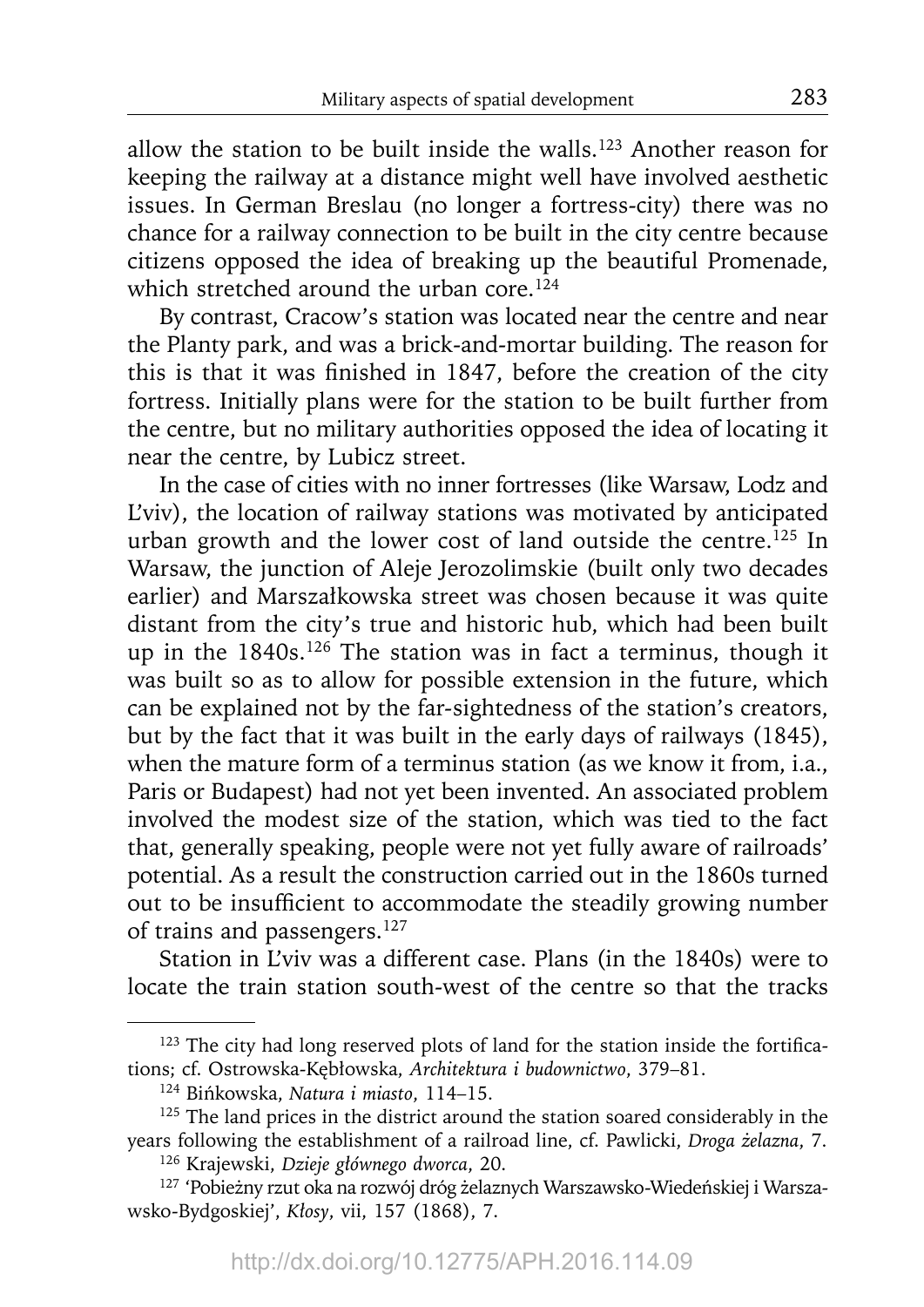would lead through the southern outskirts of the city to Czernowitz (Chernivtsi). A different decision was finally taken by the Carl Ludwig Railway Society, which eventually obtained the concession; namely that the tracks should go through the northern outskirts, surrounding Castle Hill. The station was therefore located to the west, in the Krakowskie Przedmieście suburb,<sup>128</sup> 2.5 km from the centre. The main reason for this considerable distance was the high cost of land closer to the city centre. This particular site turned out to have some other shortcomings, including marshy ground, which increased the foundation costs. In 1860 other proposals were made to place the station in the vicinity of the St. George cathedral and – later – to build a new central passenger station closer to the centre at the Jewish cemetery on Janowska street. A particularly interesting proposal was made by the aristocrat Wacław Jabłonowski – to locate the station closer, to the north-west in Kleparów, near the House of Military Invalids. He even published a plan depicting the station with an array of diagonal streets linking it with the old medieval city and Gołuchowski Square.129 However, the military authorities did not agree to give up these tracts of land and the main passenger station remained far from the centre.

What is significant here is that the authorities were unable to build the lines through the city centres, one of the reasons of which was technical in nature: the railways were generally built on embankments, which caused urban traffic problems (as mentioned above). The construction of overpasses posed great financial problems for municipalities (in the Russian partition they had to have formal acceptance from the government for such investments). Lodz was close to executing such a diameter line after 1865, when the railway almost reached Piotrkowska street, but there was no money to build the line further west (the causes are not clear; costs connected with the overpass were not an important factor).<sup>130</sup> Even the existing, eastern part of the line caused problems with traffic between two districts near Widzew, and an additional overpass was finally built in 1912.

<sup>128</sup> Wierzbicki, *Rozwój sieci kolei*, 13–14.

<sup>129</sup> Map: *Narys upiększeń Miasta Lwowa proponowanych i podjętych w 1860 r.*, published by Wacław Pruss Jabłonowski (1861).

<sup>&</sup>lt;sup>130</sup> There were some plans, but the authorities did not support the idea; cf. Jerczyński, 'Historia łódzkiego węzła', 17 ff.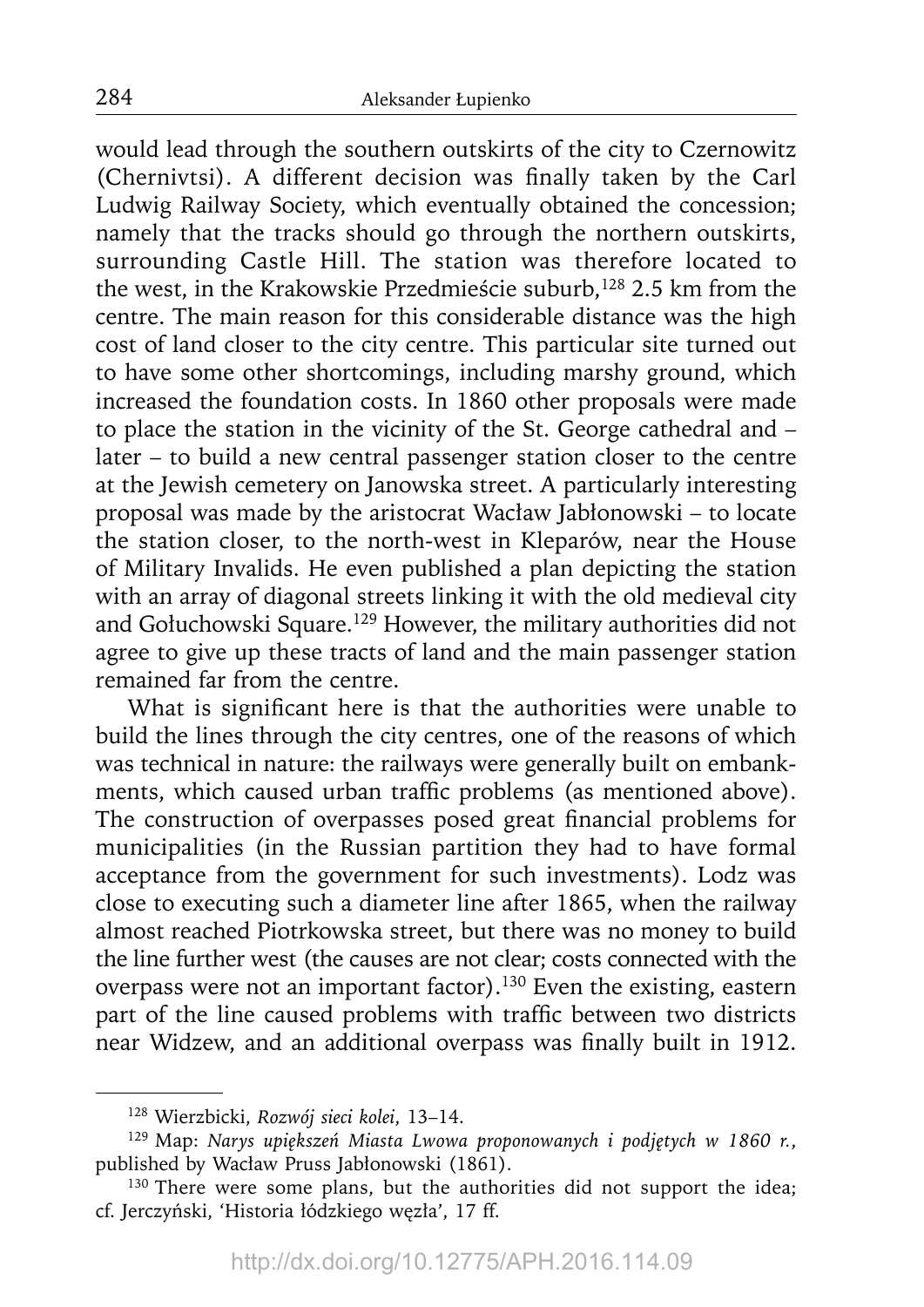New systems of railway transportation, separating track lines from the streets (by raising them over the street level or directing them through tunnels), were developed in, for example, Berlin. Such an idea was also elaborated in Warsaw, though only on paper. In 1879 Polish engineers designed a line linking the western and eastern stations through the use of underground tracks cutting through the centre (along Aleje Jerozolimskie), but this design was not implemented. Subsequent designs, from the 1890s, relied on the same idea. One such design was approved in 1903 after Saint Petersburg made major changes, and though work began shortly afterwards, a lack of funds postponed the creation of a central passenger line and station until after 1918.131 In L'viv the idea to cut through the city by railway was impossible because of, among other reasons, the city's topographical situation (its surrounding hills).

In such situations the only solution was to build railways around the city centres. Usually the circular line went outside the contemporary city boundaries, leaving cemeteries, for example, inside the circle. In Cracow the former military trench was used as an embankment. The line leading south to Podgórze (1856) cut through the eastern district of Wesoła, but a tunnel under the railway lines along Lubicz street (1898) facilitated traffic flow in the area.<sup>132</sup> In Warsaw such a line was built to the north-west and north from the left-bank centre to connect the left-bank and right-bank terminal stations. The junction was built in 1873–1876.<sup>133</sup> Because of the difference in track spans on both banks of the city, passengers had to change trains and cargo had to be unloaded and reloaded.<sup>134</sup> Authorities viewed the embankments as an additional northern 'wall' around the city, which served sanitary purposes.135 That particular line was not very convenient for passengers and for people responsible for the transport of goods, but there was no money to build a central station. What is interesting is that Warsaw's right-bank district, Praga, became an example of a 'railway district'. Praga was connected with the Russian Empire in the 1860s: the wide-gauge line to Saint Petersburg was completed in 1862, and

<sup>131</sup> Krajewski, *Dzieje głównego dworca*, 32–43, 62–80.

<sup>132</sup> Purchla, *Jak powstał nowoczesny Kraków*, ill. 107.

<sup>133</sup> Braun, 'Warszawski węzeł kolejowy', 126–9.

<sup>134</sup> Krajewski, *Dzieje głównego dworca*, 34. This didn't pertain to the lines leading west and south, which had a 'Russian gauge'.

<sup>135</sup> Królikowski, *Twierdza Warszawa*, 31.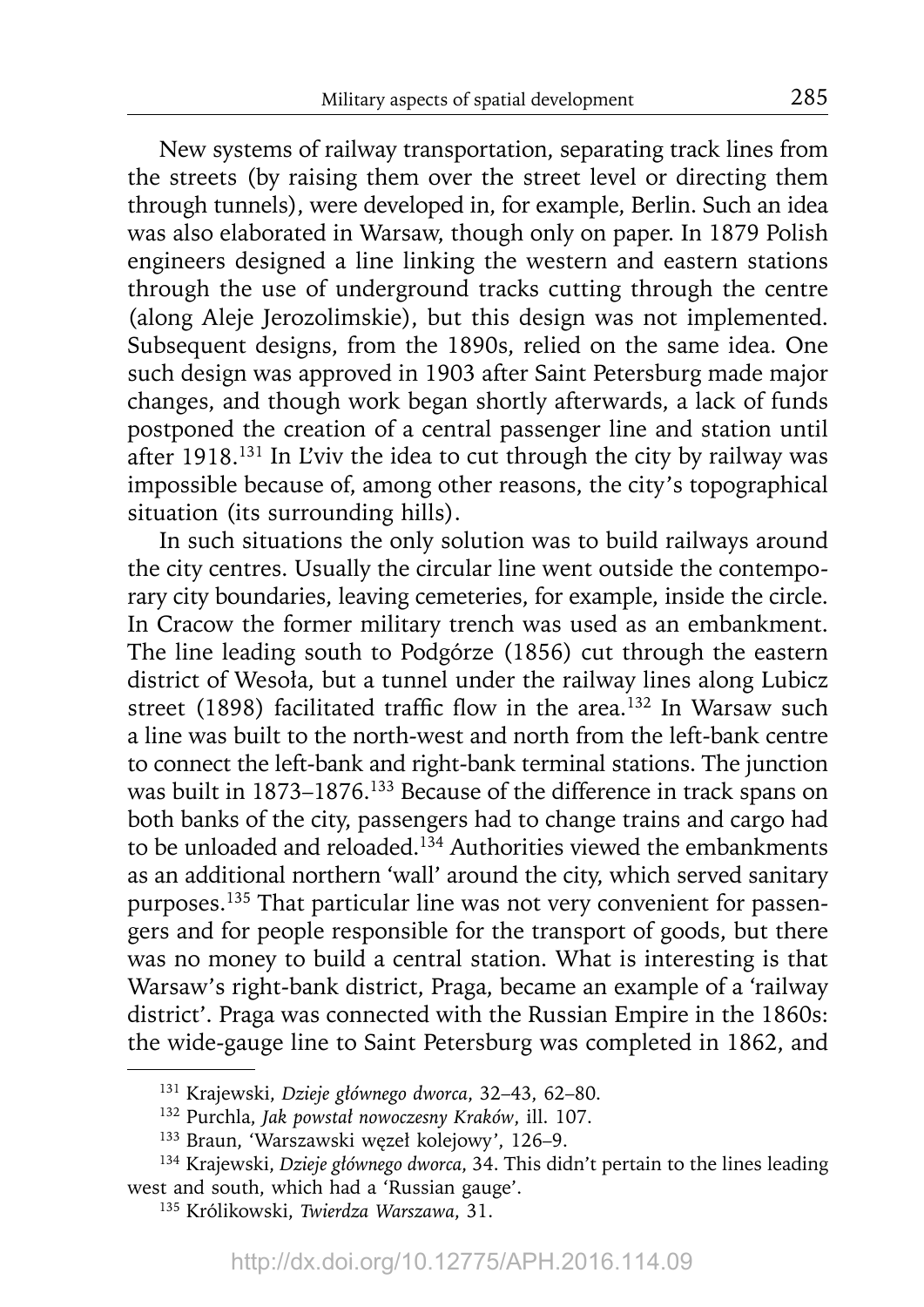to Moscow in 1871 (opened for shorter distances in 1867). Both stations were terminus stations located not far from the river (which stemmed from the fact that Praga was spatially underdeveloped at the time). The district played the role of an 'entrance door' to Warsaw for the Russian authorities; it thus began to take on a Russian feel. After the circular line around the city was completed, several railway sidings were built in Praga<sup>136</sup> that cut through the urban fabric at the core of the district, separating different residential sub-districts off from one another (such as Nowa Praga, Szmulowizna and Kamionek).

Lodz's circular line, described above, was also built at some distance from the city, the main reason for which was not economic (cheaper land was available even closer to the centre), but rather involved the fact that the overall goal was to prevent the civilian population from observing moves made by the military. The western part of the circular line led nearer to the centre of the city, but it cut off two of the previously existing four arteries leading west.<sup>137</sup>

A contrasting case involved the line around L'viv and the extension of the railroad to Czernowitz, which was built very near the centre (to the north) and cut through the Żółkiewskie Przedmieście district. The Podzamcze station was located near Castle Hill as a result of a decision by municipal authorities, who believed that such a move would foster urban development<sup>138</sup> (even though it threatened to create enormous traffic problems in the area). For the most part, contemporaries viewed the subsequent development of the L'viv junction as crucial for the viability of the extant lines,<sup>139</sup> and it was also regarded as a key factor in urban development. Finally, the connection of the Galician and Russian railways was possible in 1871, a development that boosted the importance of the L'viv junction.

Posen was the only city that represented a modern railway junction<sup>140</sup> (if we consider the Warsaw junction as problematic due to its two types of track gauge). The junction was comprised of five lines, which were built in the city over the course of the second half of the nineteenth century. The line to Guben and Berlin (1870) was built on an overpass, and was a rare example of a railroad junction near

<sup>136</sup> Braun, 'Warszawski węzeł kolejowy', 130–1.

<sup>137</sup> Jerczyński, 'Historia łódzkiego węzła', 39–40; Badziak, 'Geneza i rozwój', 157.

<sup>138</sup> Wierzbicki, *Rozwój sieci kolei*, 18–19.

<sup>139</sup>*Ibidem*, 11.

<sup>140</sup> Cf.: Kroma, 'Koleje żelazne', *passim*.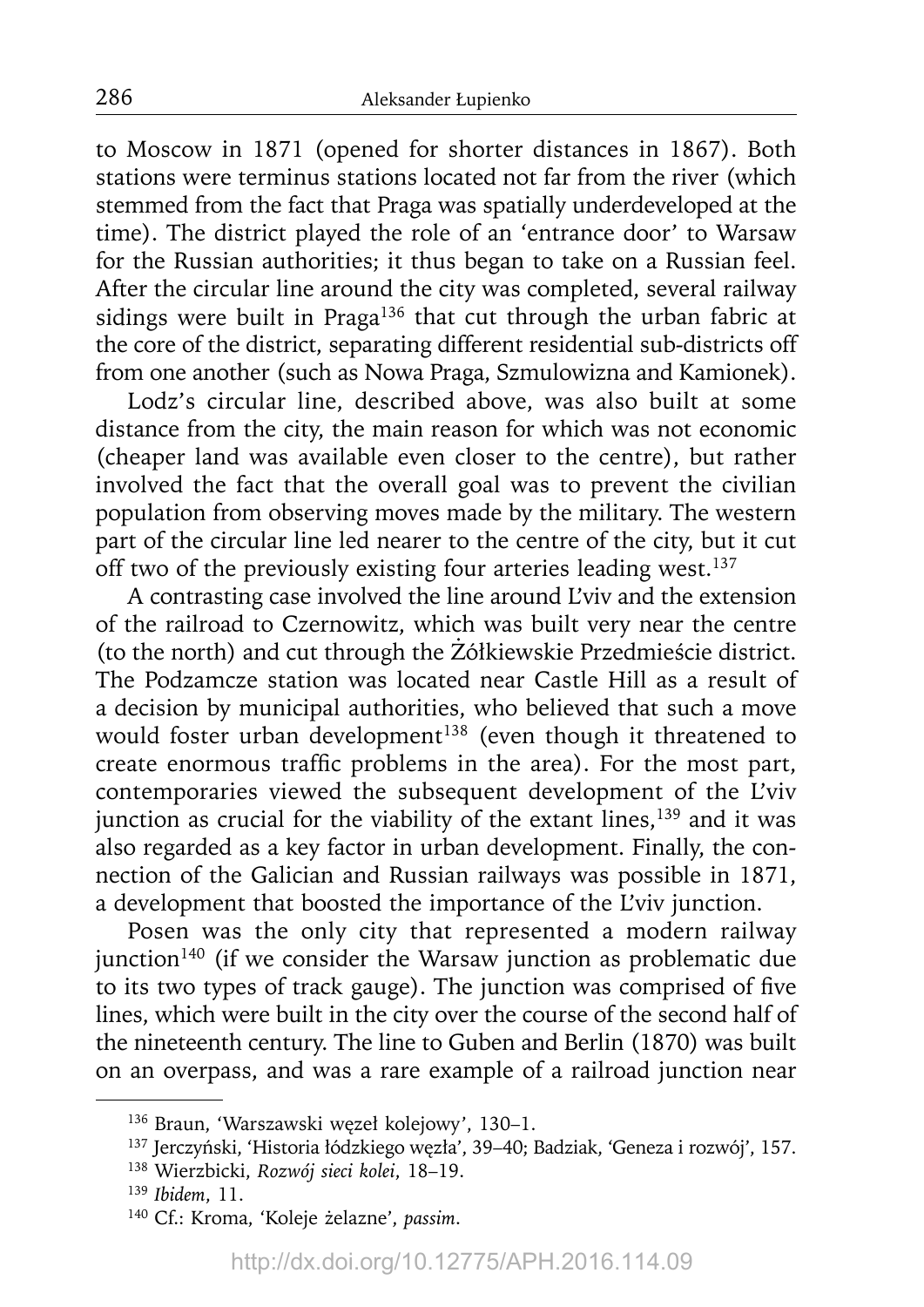a city centre. The line to Bromberg (1872) entailed building a circular line from the north-west and north, using four bridges. The line's stations were located mainly to the south-west and west of Posen and were connected by roads leading through the fortification gates. The main success came with the developing of the central railway station and the fact that existing tracks were restructured accordingly. Old stations had to be abandoned, like the first station in Jeżyce (1879), the Kreuzburg line's station in Wilda (1893), and the Berlin–Posen line station (1896). The central railway station building was erected in 1879 and the work to restructure the tracks was completed in 1891. New footbridges were built over the railway tracks to facilitate pedestrian traffic. A new and larger station edifice was finished in 1906, and subsequent updates were made through to 1914. The result of all these actions was the formation of two main lines: Stettin–Breslau and Berlin–Danzig, which crossed through Posen.

The issue of building railroads was tied to military policy to such an extent that the military aspects of projects and their overall goals were often viewed as more important than the civil goals. Military policy influenced the construction of railroad lines (recall here the tsarist authorities' reluctance to develop the western territories of the Polish Kingdom), their course (railroads had to connect important fortresses, not only urban centres<sup>141</sup>), their function (they led to certain gathering points that were important to the army<sup>142</sup>), and the siding lines.<sup>143</sup>

# IV

# **CONCLUSIONS**

Cities in the Polish territories were not exceptional in Europe insofar as the military aspects of their growth in the nineteenth century are concerned. Similar militarily important regions could be found in, i.a., Ile-de-France, in Belgium, in the northern part of Italy,

<sup>141</sup> Krzysica, 'Rola czynników wojskowo-politycznych', 17.

<sup>&</sup>lt;sup>142</sup> The Warsaw–Kalisz railroad was a means of transporting the Russian army to the vicinity of the German fortress in Glogau; cf. Jerczyński, 'Historia łódzkiego węzła', 39.

<sup>143</sup> In Posen, although the civil railway could not reach the inner city, a special military railway branch line was built inside the fortress to help deliver artillery supplies. Cf. Kroma, 'Koleje żelazne', 10–11. In Lodz, by 1911 the circular line had only six sidings built into the factories; cf. Jerczyński, 'Historia łódzkiego węzła', 102.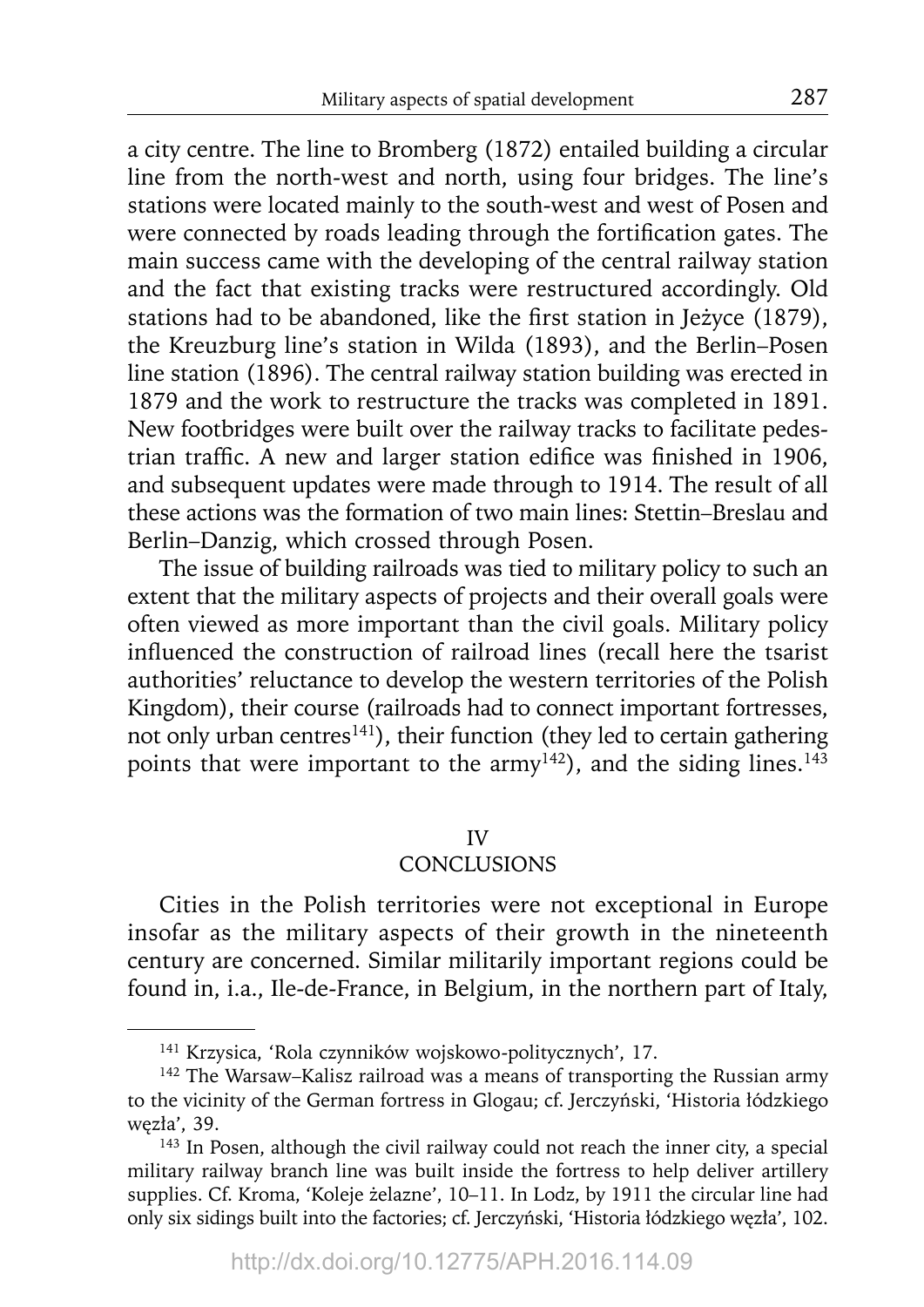and elsewhere. The circumstances in which these cities developed were unfavourable. Military authorities saw them as crucial points in the event of war, and this had a decisive impact on the discussions and decisions made by the states and magistrates at that time. The city authorities were either unable, or at the very least experienced great difficulties, to decide the important issues concerning huge parts of urban areas. All of the three cities which were most important culturally for the Poles (Warsaw, Cracow and Poznań) were turned into fortresses, so there was no 'inner region' (like in France and Germany) free of fortifications, with the exception of the Lodz region. The 'military system' (which included forts, military railways, exercise squares etc.) had to interact with the 'civilian system' (i.e., the rest of the city), because elements of both 'systems' happened to be located at (almost) the same place. Warsaw was the city which suffered the most, because it reached nearly 900,000 inhabitants before 1914, yet remained a fortress until 1909. It was probably the largest tightly designed city-fortress in Europe. Paris can be discounted because its fortifications did not hinder its spatial growth before 1914, and the other city-fortresses were less populated: e.g., Antwerp, Reims, Strasburg, Magdeburg, Verona, Bucharest, Vilnius, and Kiev.

In spite of some optimistic solutions to the situations within the city walls and the presence of loosely-built areas along their inner borders, it must be stressed that the overall circumstances were unfavourable. Districts with lower costs of living around the urban centres were cut off from them, and no urban laws or by-laws were in force there. With no chance to control their surroundings, the municipalities had to plan their housing policies in a limited way and on a smaller scale. If one compares their situations to that of a big city with an opportunity for uninterrupted growth, like Munich, it can be seen that in the latter a professional magistrate could, already in the 1890s, formulate a conscious land policy. The more well-off urban citizens could benefit from the higher prices of plots in fortresscities with no chance of spatial growth (whereas Munich had to even downscale the policy of urban extensions in order to keep the price of their plots high enough, catering to the voters $144$ ), but for the working class this situation was far less favourable.

<sup>&</sup>lt;sup>144</sup> Cf. Leif Jerram, Germany's Other Modernity. Munich and the Making of Metropo*lis, 1895–1930* (Manchester and New York, 2014), 84.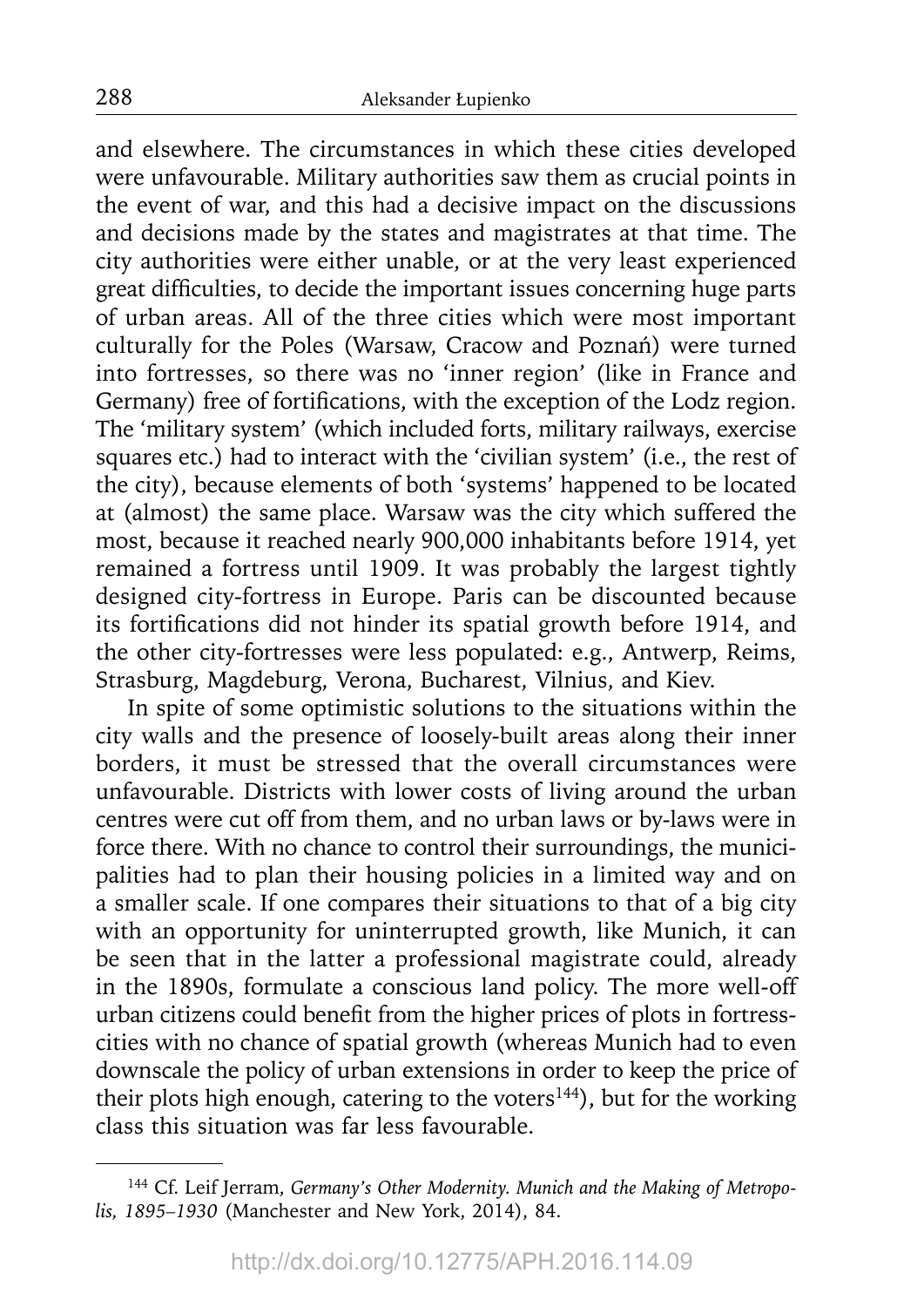That having been said, it is important to bear in mind that in the period after 1918 it was possible to make use of the military land, which became incrementally free during the period from about 1900 to 1918. The former *glacis*, or military grounds, were located just outside the nineteenth-century urban centres and could be used as an area for the location of new residential, administrative, or transportation complexes. That fact was obvious for urban activists like Józef Holewiński in Warsaw before 1914, and that was the reason why the British garden cities movement found such a profound reaction in the Polish territories.145 After the First World War the designs in the Żoliborz district near the Citadel in Warsaw, the new Warsaw airport, and the planned Marshal Piłsudski's district just to the south of the city, are cases in point. It was possible to create such new, monumental, and modern complexes inside the central area of the city, whereas similar investments in, for example, Berlin (Weiße Stadt, Schillerpark, the new Olympic area) had to be located on the peripheries. Some parts of the nineteenth-century fortifications today serve as green areas. For example, in Warsaw new residential complexes are being built in the vicinity of the once far-away forts, which no longer retain a military function. Today the forts' surrounding land serves as recreation areas, boosting the prices of the apartment complexes built nearby.

*proofreading James Hartzell*

#### SELECTED BIBLIOGRAPHY

Beyrau Dietrich, *Militär und Gesellschaft im vorrevolutionären Russland* **(**Köln, 1984**).** Black Jeremy, *War in the Nineteenth Century, 1800–1914* (Cambridge, 2009).

Bloch Jan, *The Future of War in Its Technical, Economic, and Political Relations; Is War Now Impossible?* (New York and Boston, 1899).

Bogdanowski Janusz, *Warownie i zieleń twierdzy Kraków* (Kraków, 1979).

Demel Juliusz, *Początki kolei żelaznej w Krakowie* (Kraków, 1954).

Głowiński Tomasz and Klementowski Robert (eds.), *'Mkną po szynach…' Z dziejów transportu i komunikacji na ziemiach polskich na przestrzeni wieków* (Wrocław, 2014).

Grote Ludwig (ed.), *Die deutsche Stadt im 19. Jahrhundert. Stadtplanung und Baugestaltung im industriellen Zeitalter* (M*ü*nchen, 1974).

Kleczke Karol and Wyszyński Władysław, *Fortyfi kacja stała* (Warszawa, 1937).

145 Cf. Józef Holewiński, *Miasto przyszłości (garden city)* (Warszawa, 1909), and the writings of Władysław Dobrzyński in Warsaw and Ignacy Drexler in L'viv.